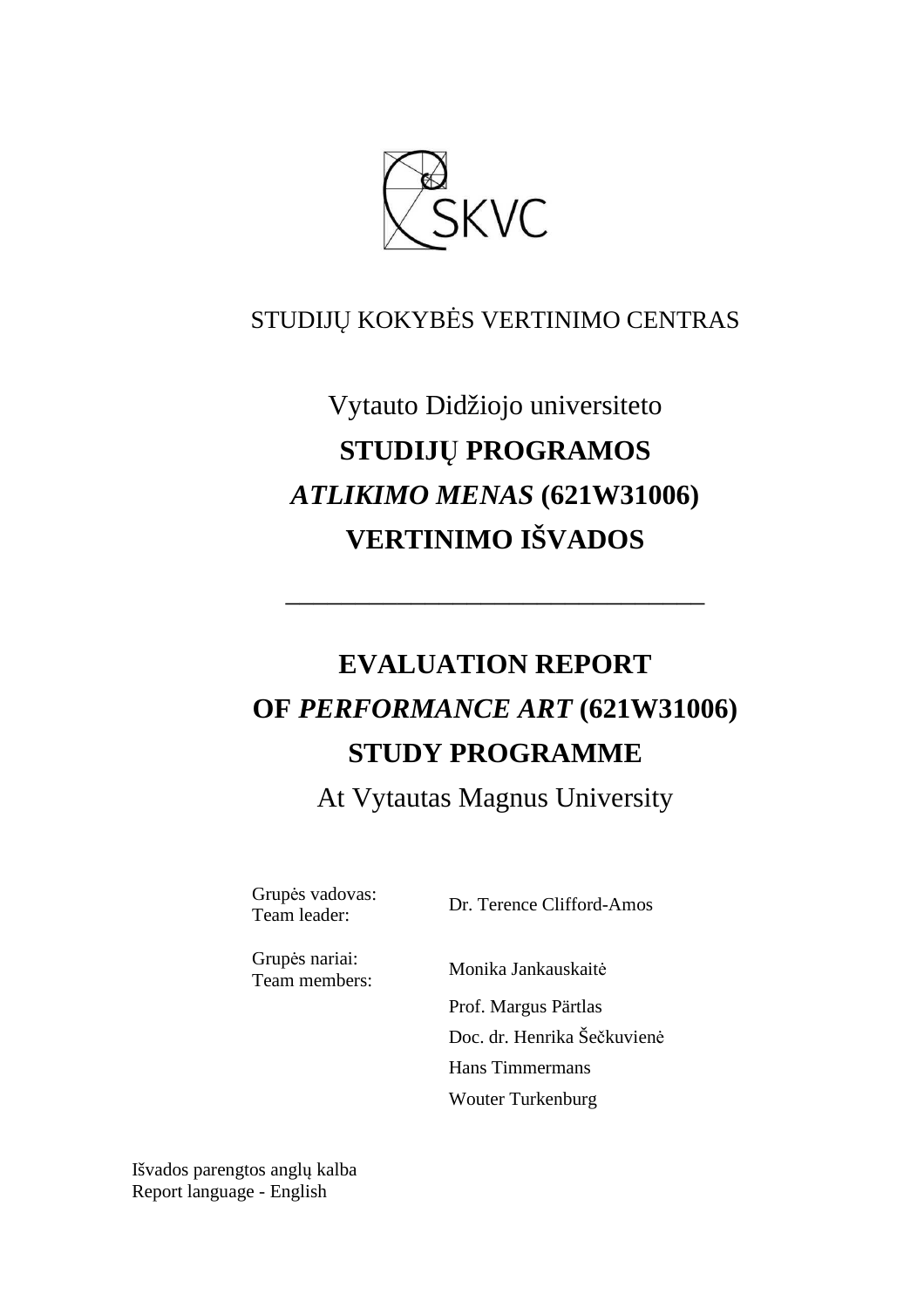# **DUOMENYS APIE ĮVERTINTĄ PROGRAMĄ**

| Studijų programos pavadinimas                           | Atlikimo menas          |
|---------------------------------------------------------|-------------------------|
| Valstybinis kodas                                       | 621W31006               |
| Studijų sritis                                          | Menai                   |
| Studijų kryptis                                         | Muzika                  |
| Studijų programos rūšis                                 | universitetinės         |
| Studijų pakopa                                          | Antroji                 |
| Studijų forma (trukmė metais)                           | nuolatinės (2)          |
| Studijų programos apimtis kreditais                     | <b>120 ECTS</b>         |
| Suteikiamas laipsnis ir (ar) profesinė<br>kvalifikacija | muzikos magistras       |
| Studijų programos įregistravimo data                    | 2011 m. lapkričio 24 d. |

## **INFORMATION ON EVALUATED STUDY PROGRAMME**

–––––––––––––––––––––––––––––––

| Title of the study programme.                          | <b>Performance Art</b>   |
|--------------------------------------------------------|--------------------------|
| State code                                             | 621W31006                |
| Study area                                             | Creative Arts and Design |
| Study field                                            | Music                    |
| Kind of the study programme.                           | University studies       |
| Study cycle                                            | Second cycle             |
| Study mode (length in years)                           | Full-time $(2)$          |
| Volume of the study programme in credits               | 120 ECTS                 |
| Degree and (or) professional qualifications<br>awarded | <b>Master of Music</b>   |
| Date of registration of the study programme            | 24 November 2011         |

Studijų kokybės vertinimo centras

©

The Centre for Quality Assessment in Higher Education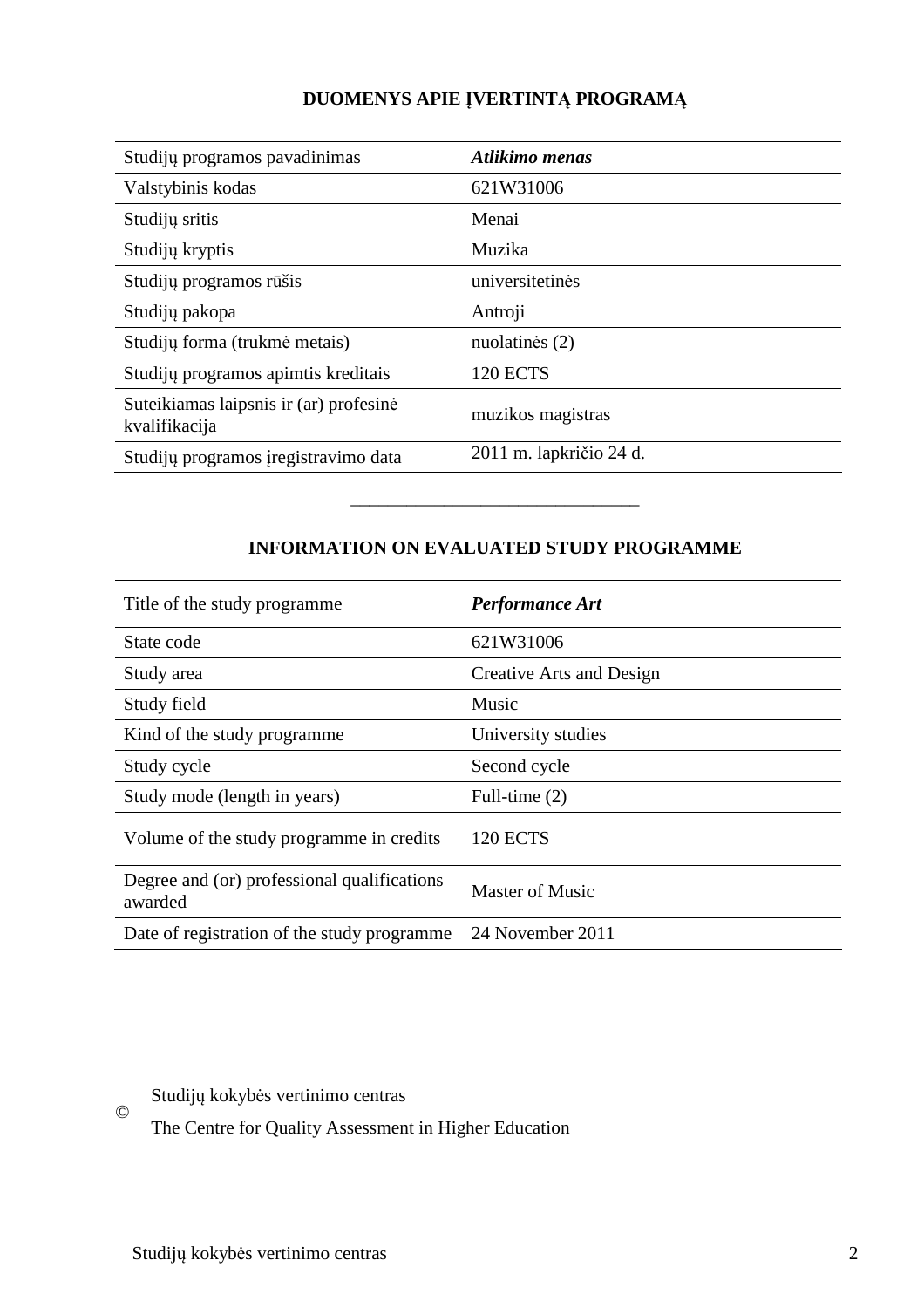# **CONTENTS**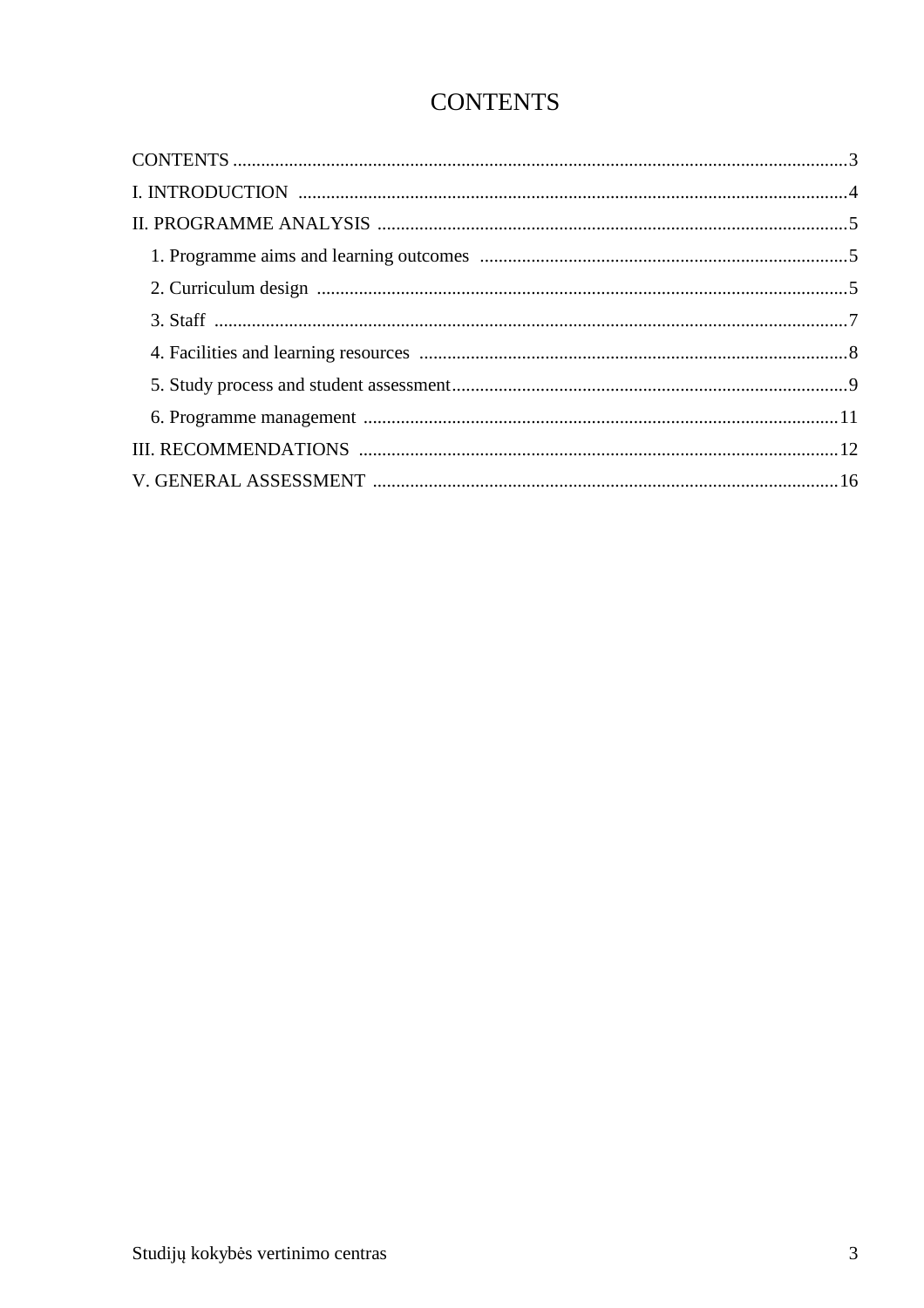#### I. INTRODUCTION

This report evaluates the *Performance Art* second cycle study programme, delivered at Vytautas Magnus University (VMU) Music Academy (MA), Kaunas. It is intended to be an objective and constructive contribution to the future development of the programme within the university, and the recommendations it contains are designed to assist in determining priorities for the programme and its students.

VMU MA was established in 2011 when the Kaunas Faculty of the Lithuanian Academy of Music and Theatre merged with VMU. With its approx 200 students, MA is one of VMU's 10 main academic divisions (faculties). Currently the VMU MA prepares professional performers of both classical and jazz music, as well as music teachers. VMU MA consists of departments of Singing, Jazz, Piano, Music Theory and Pedagogy, and Instrumental Music (Strings, Woodwind and Brass, Accordion).

The *Performance Art* master study programme was evaluated by an international group in 2010 when it was still offered by the Kaunas Faculty of the LMTA. The programme was re-registered when the MA merged with VMU. Thus, technically it is a new programme and is being evaluated as such. At the same time the connections with the earlier programme are obvious as most of the teaching staff has remained the same and the students of the old programme were transferred to the newly registered one.

The present evaluation was carried out by an international Evaluation Team, led by Dr. Terence Clifford-Amos (European Higher Education Consultant, UK). The team included Prof. Margus Pärtlas (Estonian Academy of Music and Theatre), Assoc. prof. dr. Henrika Šečkuvienė (Lithuanian University of Educational Science, Department of Music), Hans Timmermans (Utrecht University of the Arts, the Netherlands), Wouter Turkenburg (Royal Conservatoire, Hague, the Netherlands) and a student representative Monika Jankauskaitė (Vilnius University, Lithuania). The present report is based on the Self-Assessment Report (hereafter, SAR), prepared by the VMU MA in 2013, its annexes and on information gathered during the site visit of February 4-5, 2014. The site visit included meetings with administrative and teaching staff, current and former students, and social partners. The Evaluation Team also examined students' final works and evaluated part of the facilities of the VMU MA (concert halls, library), although the main building of the MA was closed for renovation. At the end of the site visit the preliminary general conclusions and recommendations were presented for the administrative and teaching staff of the VMU MA.

Following the visit, the Evaluation Team met to discuss and finalize the main findings and the content of the report. This report represents the Teams' consensual views.

The Evaluation Team appreciate the effort made by the VMU MA and its Self-Assessment Team in preparing the SAR and its annexes. The SAR was clearly structured, and laid out in conformity with the suggested template. However, the team noted that the SAR was often declarative and the amount of analysis and critical self-reflection was limited. It was also noted that large portions of the text were merely copied from the SAR of the *Performance Art* bachelor programme. For that reason the differences and specific features of the MA programme did not always come out distinctly.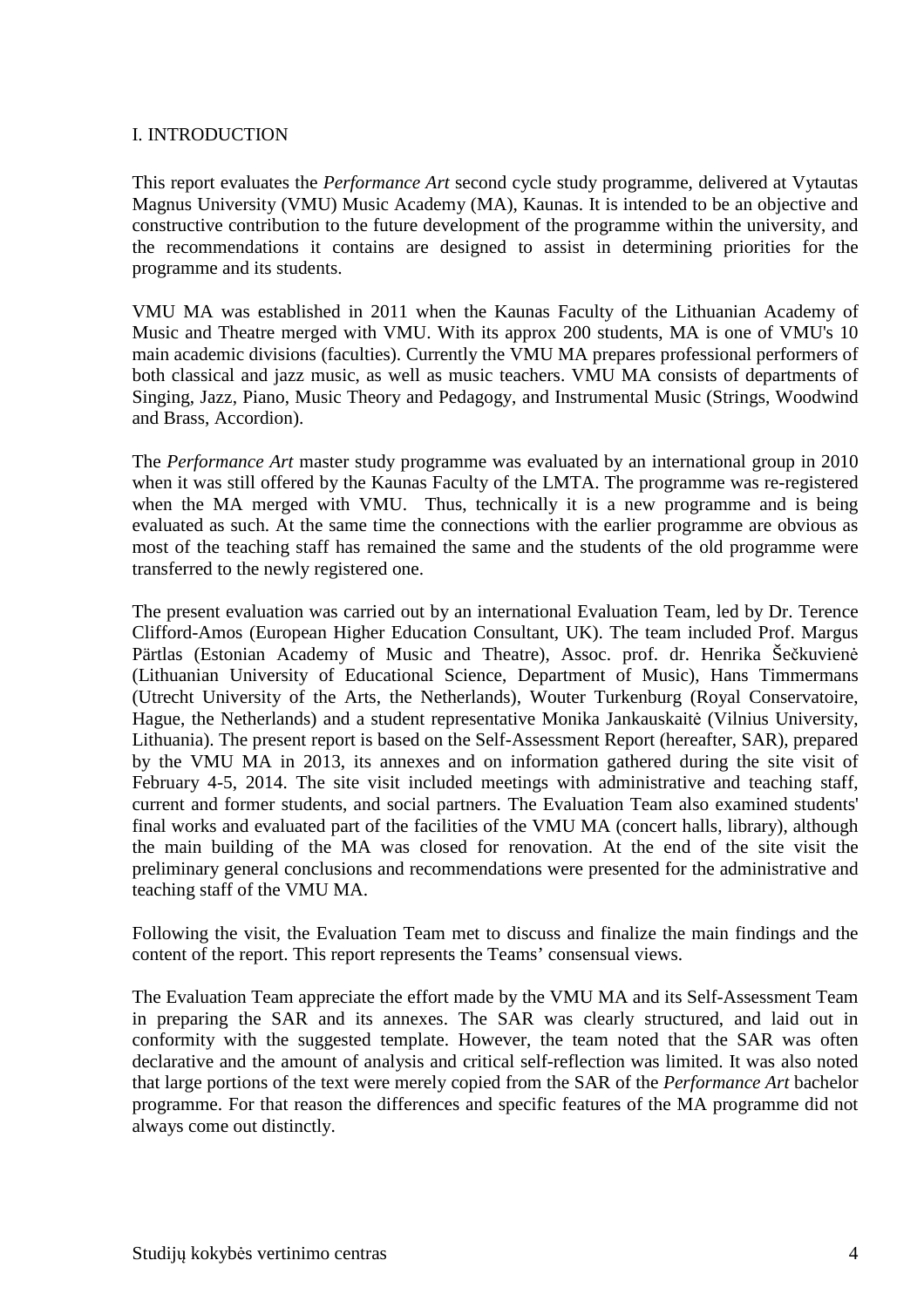#### **II. PROGRAMME ANALYSIS**

#### *1. Programme aims and learning outcomes*

The main aim of the programme is to "prepare highly qualified artists and performers of music (instrumentalists, singers, soloists, various ensemble musicians and conductors) who would be able to perform both solo and in various ensembles/orchestras" (SAR, p.7, chapter V). Exactly the same general formulation is used in the SAR of the respective BA programme. It is recommended to make clear distinction between the  $1<sup>st-</sup>$  and  $2<sup>nd</sup>$ -cycle programmes at the level of programme aims to find appropriate wording for the specific aims of Master studies. The SAR (p.7, chapter VI) lists also 9 intended learning outcomes of the programme. They are mostly clear and relevant, but, once again, they not sufficiently distinct from the learning outcomes of the BA programme. Learning outcome no.5 appropriately refers to the individuality of the artistic expression. However, higher levels of study should also be expressed by the ability of the graduates to carry on artistic research, to work in an international context, and to demonstrate entrepreneurial skills. These outcomes are not explicitly formulated, although the actual curriculum includes the respective subjects. Thus, the team recommends to make sure that the description of the intended learning outcomes fully corresponds to the content of the programme and reflects all characteristics of second-cycle studies at the Music Academy.

The learning outcomes are made public through the national AIKOS database. The subject descriptions (Annex 2) make a clear link between the general learning outcomes of the programme and those of the specific subject (unfortunately the SAR and its Annex 2 use different English translations of the intended learning outcomes, which makes the comparison somewhat difficult).

The SAR refers to 4 groups of international, national and institutional documents (pp.9-10, chapter VI) and explains why they are appropriate for 2nd-cycle studies. These documents include (1) legal documents of the Republic of Lithuania, (2) international documents (ie. AEC), (3) general VMU documents and (4) decrees by the VMU rector. Despite some critical comments made above, the Evaluation Team agreed that overall the learning outcomes reflect the professional requirements and needs of the labour market. The name of the programme, its learning outcomes, content and the qualifications offered are compatible with each other. The only confusing detail concerns the specification of the qualification: performer or conductor. Commonly conductors are also considered as performers and this kind of separations seems unnecessary.

#### *2. Curriculum design*

The programme volume is 2 years and 120 ECTS. The Table on p. 13 (chapter VIII) of the SAR sets out the curriculum design of the Study Programme and how it conforms to the general requirements for second-cycle degree programmes. The Evaluation Team found that the legal requirements concerning the curriculum design are met.

The subjects are spread evenly between 8 semesters: normally the students have to take 5 subjects each semester, except the final semester, when the number of subjects is 3. Characteristically to this kind of programme, some subjects (e.g, main instrument or principal study, chamber music) run through the entire study period, which should guarantee the gradual mastering of the professional skills and good preparation for the final artistic project.

As it is typical for the second-cycle programmes in music performance, a large number of ECTS is devoted to practical musical training (main instrument, chamber music, accompaniment, improvisation). The curriculum also includes theoretical subjects on musicology, musical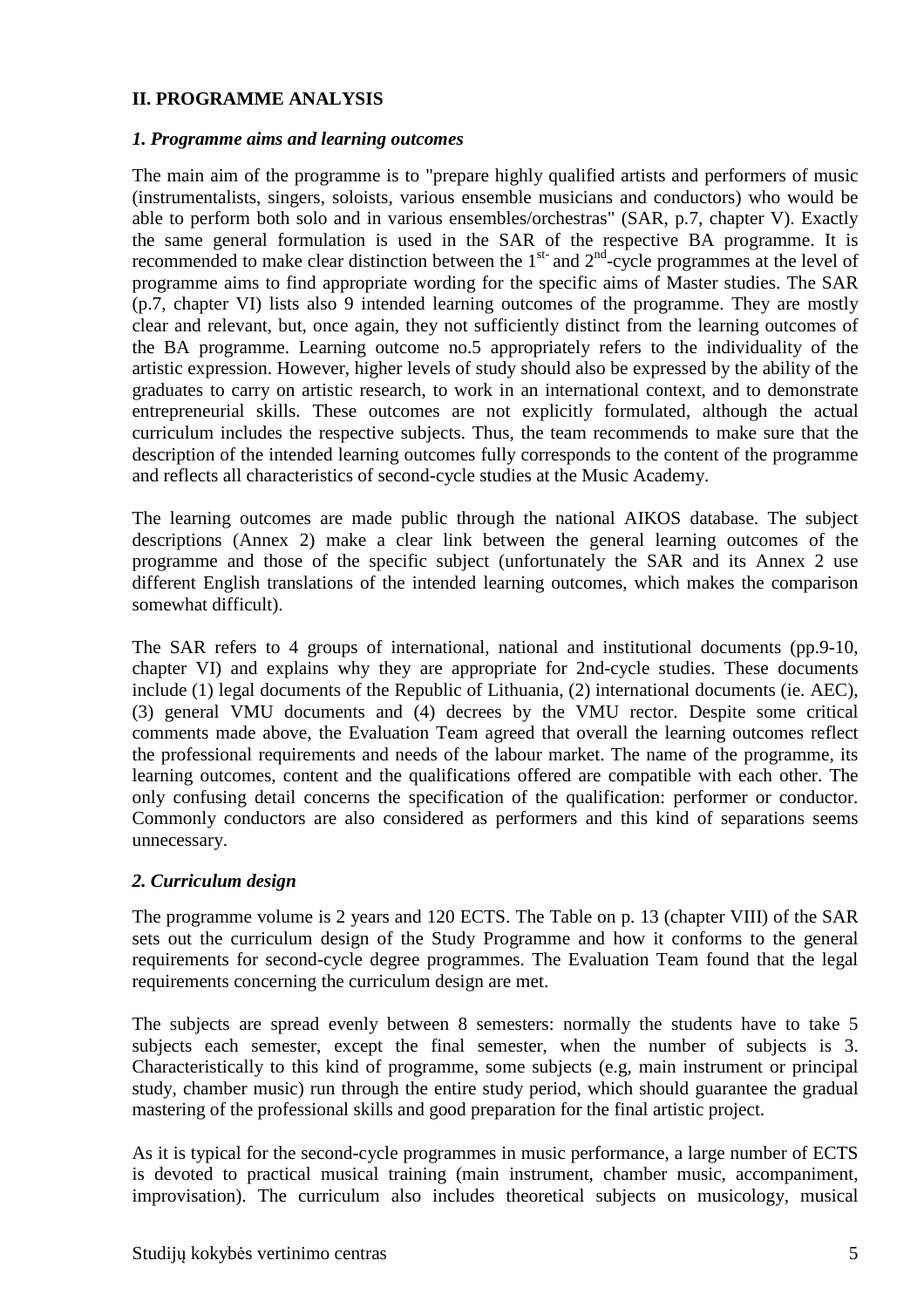analysis and performance practice, designed mainly for the achievement of learning outcomes nos. 1-3, as well as nos. 7-8. Two courses deal with arts management and development of students' entrepreneurial skills, which is very much appreciated at master level. However, the Evaluation Team recommends that a link between the learning outcomes of these subjects and those of the entire programme is made more explicit (the Team suggest that some adjustment of general learning outcomes is needed). Finally, one subject in the 3rd semester is especially devoted to research methodology. Its role is to give the students tools for their independent research that they have to carry on during the last semester, as part of the final project.

According to the subject descriptions presented, the level of studies is generally consistent with the second-cycle studies. The overall balance between practical musical training and theoretical studies is good and the scope of the programme sufficient to ensure the learning outcomes. At the same time, the Evaluation Team noted that there is very little room in the curriculum for the students' own choices and interdisciplinary studies. The Team recommends strengthening the general competences by reinforcing links with the other faculties of the VMU.

One of the general characteristics of the second-cycle studies, including in arts, is stronger focus on research and reflection. This requirement is generally met in the *Performance Art* master programme where students receive special training in research methodology before submitting a written paper (small thesis) as part of their final project (other parts of the project include public performances). During the meeting with current and former students, participants affirmed that professional supervision was provided to them, as well as a special handbook, which offers good guidance during the preparation of the research paper. The Evaluation Team also had an opportunity to explore a number of recent papers. The team found their structure and organization to be good. At the same time, however, the topics of the papers were often too general and the content descriptive rather than analytical. The team recommends the incorporation of recent European developments in artistic (practice-based) research into programme and to strive towards a closer relationship between the research papers and the artistic practice of the students.

Chapter XI (p.14) of the SAR lists various teaching methods used in the programme. During interview, the students confirmed that a considerable part of studies and the communication with the teachers was computer-based. Practical musical training is enriched by master-classes given by visiting professors.

The practical training system in terms of artistic practice works well: the students mentioned that they have many opportunities to perform on various occasions and on different stages. Vocal students noted especially the opportunity to participate in real opera productions with the orchestra and the long-term collaboration between the VMU MA and the Kaunas Musical Theatre. Many Master students participate in the VMU Chamber Orchestra which regularly performs in public. The Evaluation Team had a chance to listen to the orchestra in live performance at the Kaunas Philharmonic Hall with a number of current and former students participating as soloists. The overall impression of the performance standard was good and some soloists demonstrated remarkable artistic abilities. The students receive small scholarships for the participation in the Chamber Orchestra. Jazz students mentioned have regular jam sessions in the Kaunas jazz club.

The Evaluation Team were informed that many students manage to study both the *Performance Art* master programme and the *Music Pedagogy* programme at the same time and to combine it with professional work as an orchestral musician, choir artist, or instrumental/vocal teacher. The Team is aware that part-time professional work can often enrich Master-level studies and is also economically inevitable for many students, whereas full-time work or studying in different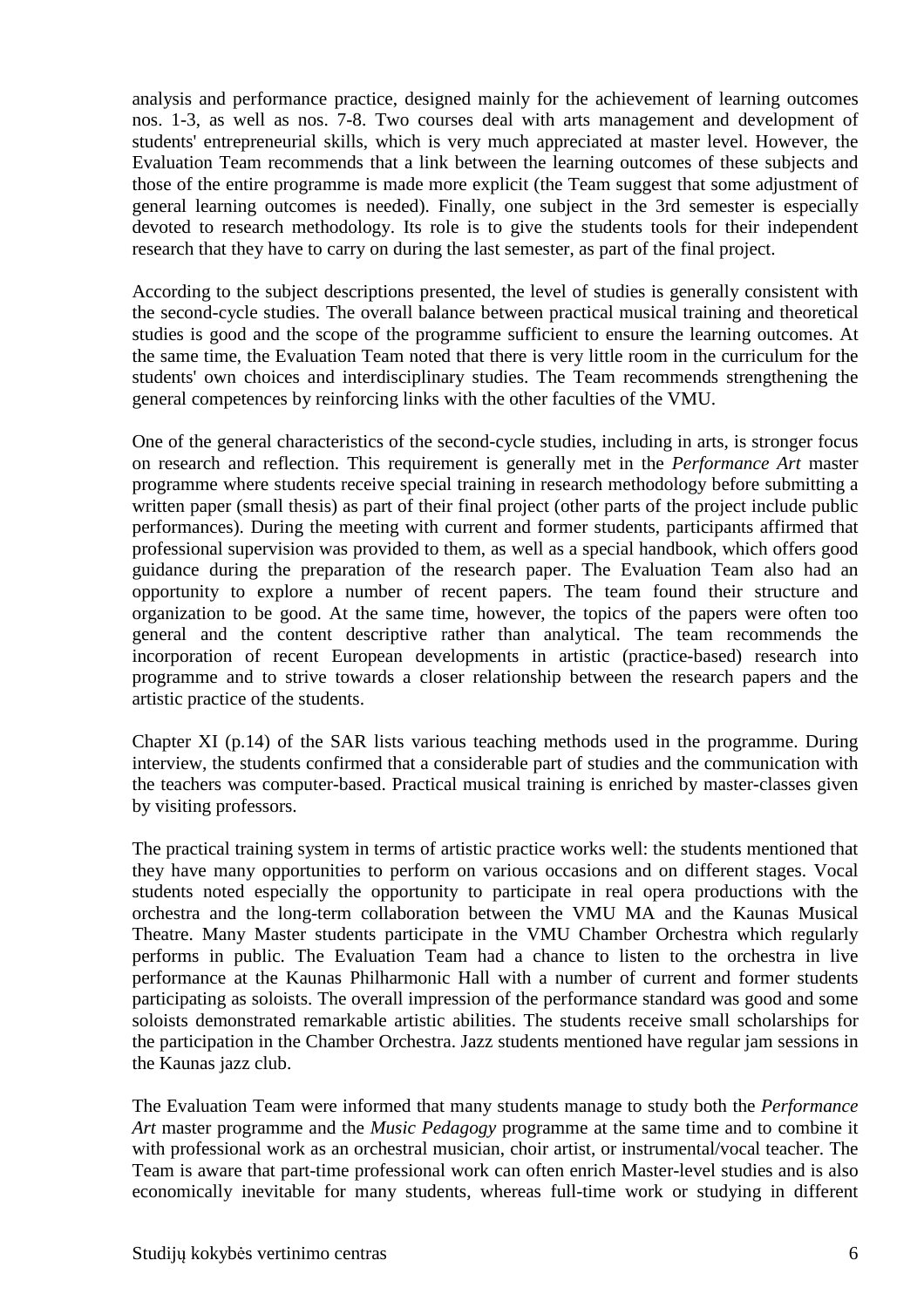programmes at the same time most probably indicates insufficient calculation and monitoring of individual work hours of the students. The Evaluation Team recommends the review of credits given for each subject and the subject requirements to make sure that 1 ECTS corresponds to approximately 26 hours of student work.

## *3. Staff*

According to the information provided in SAR (pp. 16-17, chapter XIV) and the CV-s of the staff members, the majority of the teaching staff belong to the category of established artists – most of them are either prominent performers or composers, well-known in Lithuania and also internationally. This is very adequate for the music performance programme and the team finds no contradiction with the legal requirements. The number of teaching staff (45) is sufficient as well, although most of the teachers work part-time. Most of the teachers are the same for BA and MA performance programmes. A number of professors are at the same time leaders of the orchestras and choirs in Kaunas. They educate the type and level of musicians demanded by the local labour market.

The students who met with the Evaluation Team, generally appreciated their teachers. They mentioned that the number of high-level teachers had increased within recent years and referred to the possibilities students have to choose their principal study teacher.

Although some of the teachers have been trained abroad, no foreign professors have been elected to academic positions. The reasons for that are quite obvious (salary level, language of tuition); however, the Evaluation Team suggests that internationalization of the teaching staff could be one of the high priorities of the programme in the future. The international mobility of current staff is mainly focused on participation in artistic projects, competitions and conferences. Longer-term research or teaching-based visits to other higher education institutions is advisable.

All age groups are represented among the teaching staff and the average age of the staff is appropriate (30% of the teachers are below 43). This should ensure the sustainability of the programme. A number of new teachers have been employed within recent years.

VMU activities that support professional development of the teaching staff are described on p. 19 of the SAR, chapter XVIII. These include free attendance of the VMU courses (e.g., foreign languages, computer skills), development of distance-learning skills (Moodle), organised by the University, as well as financial support for teachers who attend international conferences, competitions and other professional events.

As mentioned above, the artistic activity of many staff members is high: the SAR provides data about concerts given, recorded CD-s and other artistic projects. This should ensure the high level of practical musical training. On the other hand, the results of the research work are less strong: only very few staff members have produced any scholarly publications and there are no highlevel international scientific publications. (see p.20 of the SAR, chapter XIX) The Evaluation Team is concerned that even the theoretical subjects, such as Musicology, are taught by practitioners, rather than by active scholars. The team strongly recommends to put in as much effort as possible into the research work of current teachers and to build up a long-term research strategy in collaboration with other faculties of the VMU.

### *4. Facilities and learning resources*

The main building of the Music Academy is located at V. Čepinskis street #5. During the evaluation of the programme in 2010, the assessment group recommended a longer-term plan for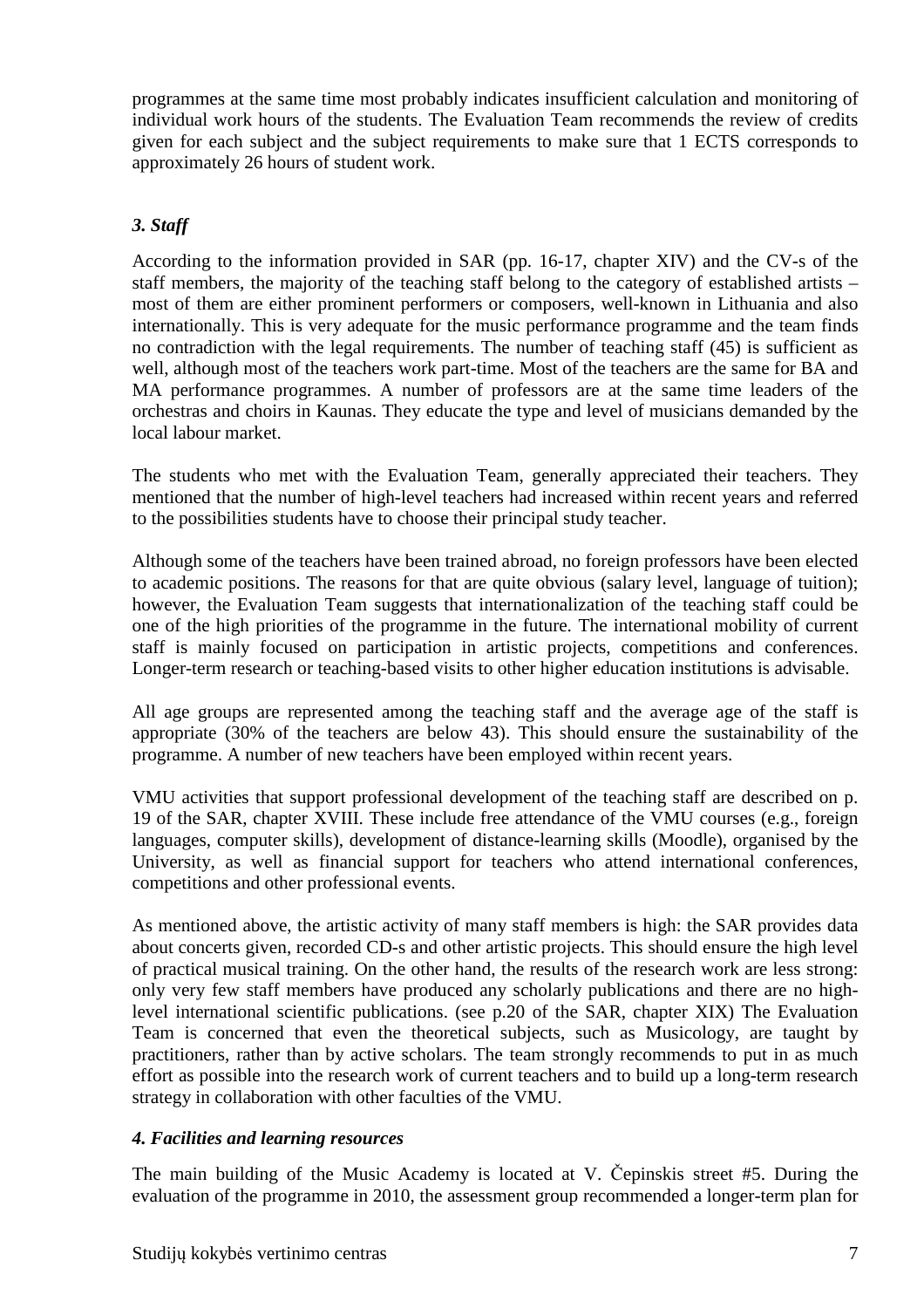renovation of the interior of the building. The building is currently under reconstruction. During the visit, the Evaluation Team were told several times that the reconstruction would be finished in the fall of 2014. Once reconstruction is finished the facilities of the Music Academy will be  $4,000 \text{ m}^2$ , offering approximately one third more space than is currently available.

At the time of the visit, the VMU offered the Music Academy 32 lecture halls, 19 lecture rooms designed for individual classes and practice, 11 classrooms designed for group lessons suitable for small audiences, the Great Hall, the Small Hall as well as the VMU Theatre.

The students can use the classrooms for rehearsals each day of the week, which gives them ample time to rehearse. The classrooms are equipped with the necessary study tools: instruments, computers with internet access, multimedia projectors, additional audio and video equipment.

Only after re-opening of the main building of the Music Academy can it be precisely determined if the size and quality for the classes and lessons are adequate for group C subjects and individual lessons. The subjects in groups A, B and D are and will be taught at VMU buildings elsewhere in the city.

The planned re-opening of the main building is foreseen at the beginning of the 2014-2014 year of study. The Evaluation Team is concerned that this planning might be too optimistic, given the short time span for reconstruction and the amount of specialized construction work to be completed. If the dislocation of the Music Academy across other buildings of the VMU takes too long, it could have a negative effect on the study of the students currently enrolled and on the application rate of future students.

Concerning learning resources, the Library of the Music Academy will have more space after renovation of the main building. The Library of the Music Academy holds approximately 26,225 publications of sheet music and books, methodical literature. The Media Room of the Library of the Music Academy carries a sufficient number of vinyl records, audiocassettes, CDs but only a few (7) DVDs. There are cooperation agreements with other educational institutions in Kaunas (the conservatory, music schools, the music theatre) arranging that students be allowed to use their libraries and media rooms as well.

The Evaluation Team advises the management to be aware of new publications on practice-based research and to add important works in this field to the Music Library. Practice-based research is relatively new and still in development, but highly suitable for researchers at master-level study.

The general VMU Library is and will continue to be used by the students of the Music Academy. The VMU Library is reasonably well equipped and kept up to date with printed materials. There are licensed databases, e-books and electronic journals published on the internet and the intranet of the university.

More attention could be given to publications concerning music management and entrepreneurship in music, as recommended by the Evaluation Team. These are fairly new fields of study that are of interest particularly for Master students. Within the wide field of music globally, the number of new publications on music management and music entrepreneurship is expected to increase in the time to come.

The library has reception offices, reading rooms and a media room, as well as 481 workspaces, almost 100 of which are digital and have a computer with online access. Wi-Fi is available in the library's area.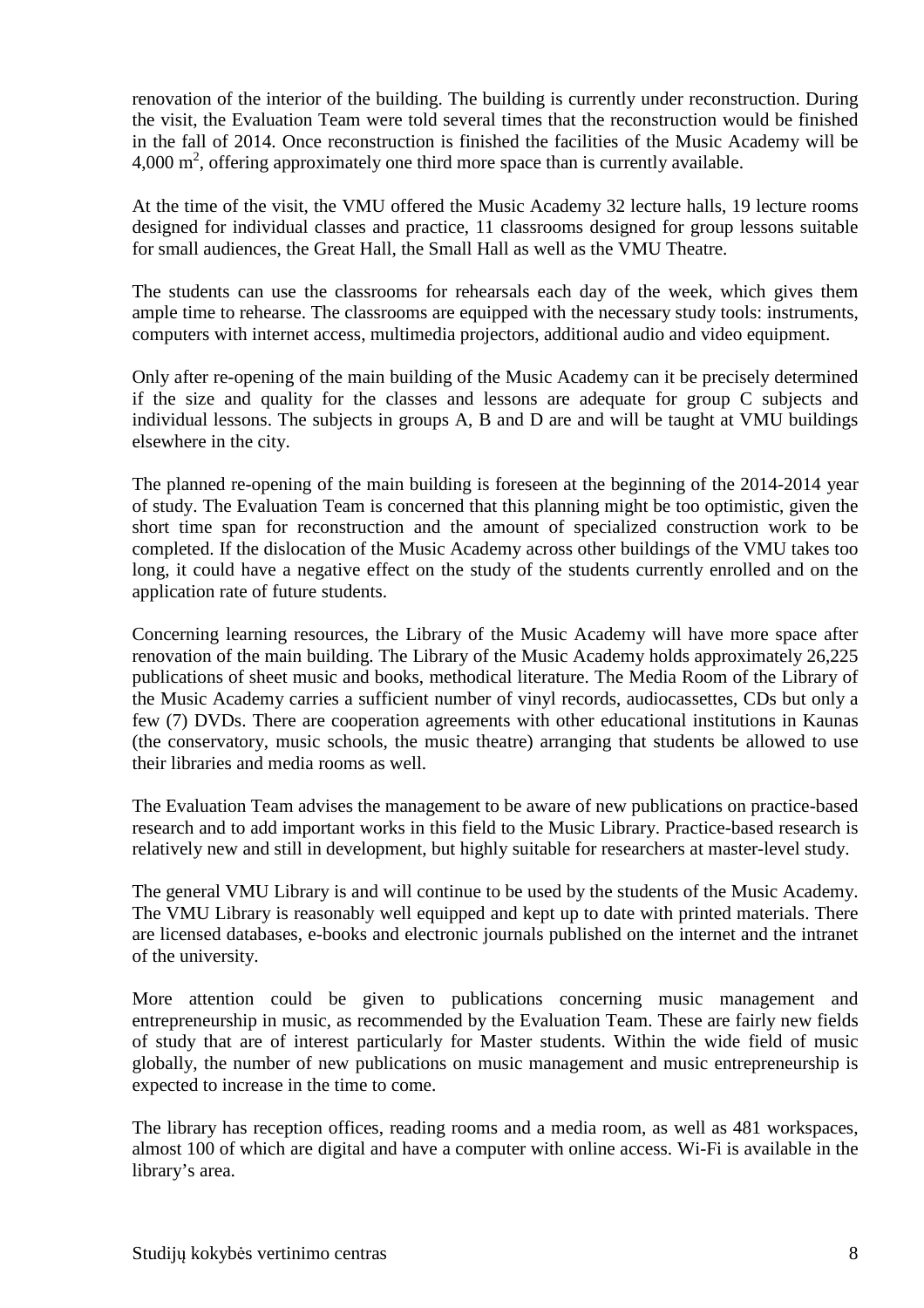In nearly all of the classrooms there are musical instruments. The Music Academy owns a sufficient number of grand pianos, pianos, and wind instruments. There are electric and electronic instruments, and in the jazz department there is a sufficient number of microphones and back lines. The musical instruments are currently being renewed.

Once the renovation of the main building of the Music Academy is completed - in which most of the music teaching will take place, and where the Library of the Music Academy is being located and workspaces are available – a full assessment can determine if facilities and resources are adequate and rightly integrated.

Even with a renewed building available for the music classes and lessons, the group C lessons, the other lessons, for the groups A, B and D will take place elsewhere in the city. With all these 'points of information across a variety of study locations, it will be a challenge for the management of the VMU *Performance Art* master programme to develop a study programme that works consistently.

The Evaluation Team has confidence that the management will overcome this challenge in the near future and wisely implement the current study programmes within the newly-refurbished building and across other locations.

During the visit it became clear to the Evaluation Team that students have sufficient access to rooms to practise their musical skills. The concert practice of the students is supervised by the VMU. There are close collaborations with "music and art schools, gymnasiums and progymnasiums, conservatories, concert agencies, unions, universities, cultural centres and arthalls." (SAR p. 23, chapter XXII) The Evaluation Team noticed, especially but not only during the meeting with the stakeholders, that the Music Academy is well embedded in the cultural life of Kaunas and across Lithuania. Branching out at international level is still at a beginning stage, given the relatively limited number of international connections.

The SAR States: "Some students get a chance to improve their practical skills by getting a placement at EU universities and academies under ERASMUS academic exchange programme." (SAR, p.23, chapter XXII) The Evaluation Team has noticed that many students expressed strong wishes to participate in Erasmus Exchange programmes but that the number of opportunities is smaller than the number of places desired.

Currently, most students are enrolled on the bachelor programme. Once more students are enrolled on the master programme, the wish to participate in Erasmus Exchange programmes will most likely increase in number considerably and the variety of study places abroad will also increase.

### *5. Study process and student assessment*

The study programme is structured according to the European Credit Transfer System, the ECTS. The academic year is divided into two semesters each of 18 weeks long. The Evaluation Team has noticed that the study programme is properly implemented in terms of the study process.

Students are given information about the study process, the programmes, and their development in the publication Studies at Vytautas Magnus University, on the website, the intranet and at the various offices of the VMU. All students have a personal e-mail account via the VMU intranet.

One of the ways the VMU evaluates the study process is by consulting alumni and stakeholders. There are many relations and the relations are of good quality. The Evaluation Team came to the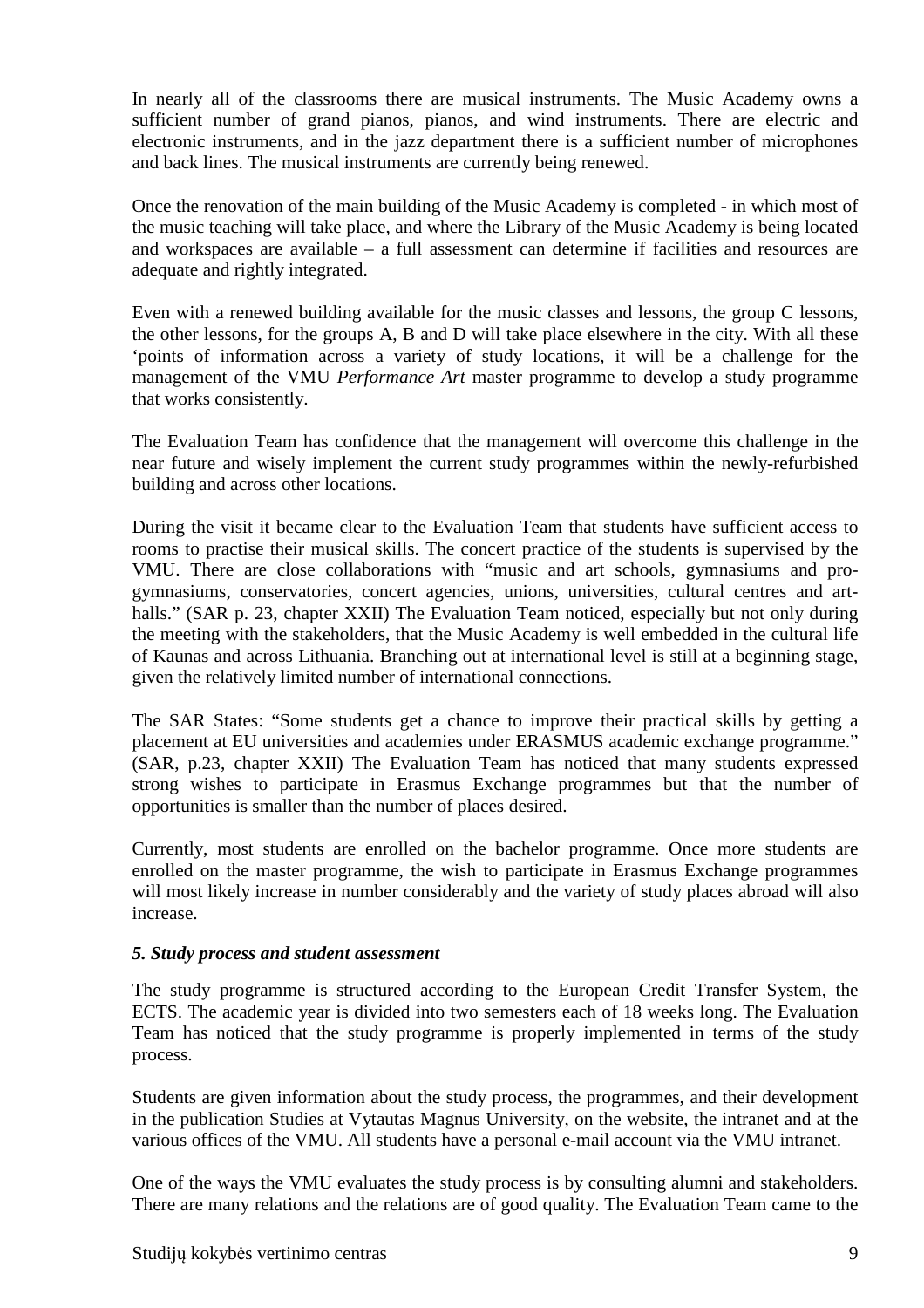conclusion that the evaluations are mainly undertaken in an informal and friendly matter. The Team advises the management of the VMU to formalize the evaluations by setting clear goals for improvements of the study process and evaluate these goals on a regular basis.

The study process consists of more than the subject described in the curriculum. Students are encouraged to participate national and international competitions, and in artistic, scientific and other activities inside and outside the VMU. Students participate in the rich musical life in Kaunas. Quite often this leads to securing employment after study in a school, music school, choir, ensemble or orchestra. The Evaluation Team was pleased to see that there is such close relationship with the local labour market but expressed concern about the limitations of the range.

On a regular basis the students give a large number of concerts. This offers the students the opportunity to put into practice what has been learned during the classes. Since 2011, the VMU has maintained a chamber music orchestra. Jazz students are active in ensembles such as MaTango and MaJam.

The SAR, p. 26, chapter XXVI states: "Students are less engaged in scientific activities." It is the opinion of the Evaluation Team that master students should be more involved in scientific activities at the VMU. Participating in these activities not only brings variety to the research activities and results but also increases the level of research at the Music academy more generally.

Student mobility is realized by participation in international competitions, festivals, concerts and master classes. A number of students took the opportunity to take part in the ERASMUS exchange programmes mainly in the second half of the BA studies (in their 3rd or 4th year). According to the Evaluation Team, efforts should be made to increase the number of students who take part in the Erasmus exchange programmes. Also the number and the quality of music institutions with which the VMU signs exchange agreements, could increase.

With regard to the study process, students of the Music Academy can annually receive various kinds of financial support. The level of support is connected to the study results and a number of other criteria. The VMU has dormitories and helps with covering the accommodation costs. All students have access to the VMU Sport Facilities. Psychological support is available when needed and there is available provision for disabled students.

In order to be accepted to the master study, candidates have to possess a bachelor degree in the same field of study and undertake an entrance examination.

In the VMU Study Regulations and in the Rector's decrees concerning the examinations, it is described how the study results are assessed. The VMU uses a system of cumulative grading. A general procedure regulates the students' right to appeal for reconsideration of an examination grade.

Theoretical subjects are regularly evaluated in various tests and in a final art project. Although the lowest passing grade is 5 on a 0-10 grade scale, the average of the scores of the students is much higher. On a regular basis teachers carry out feedback on students' achievements by discussing the results directly with them.

The final examination is rightly given an important place in the total of student assessments. Evaluation criteria are clear to the students beforehand and are well described. A commission of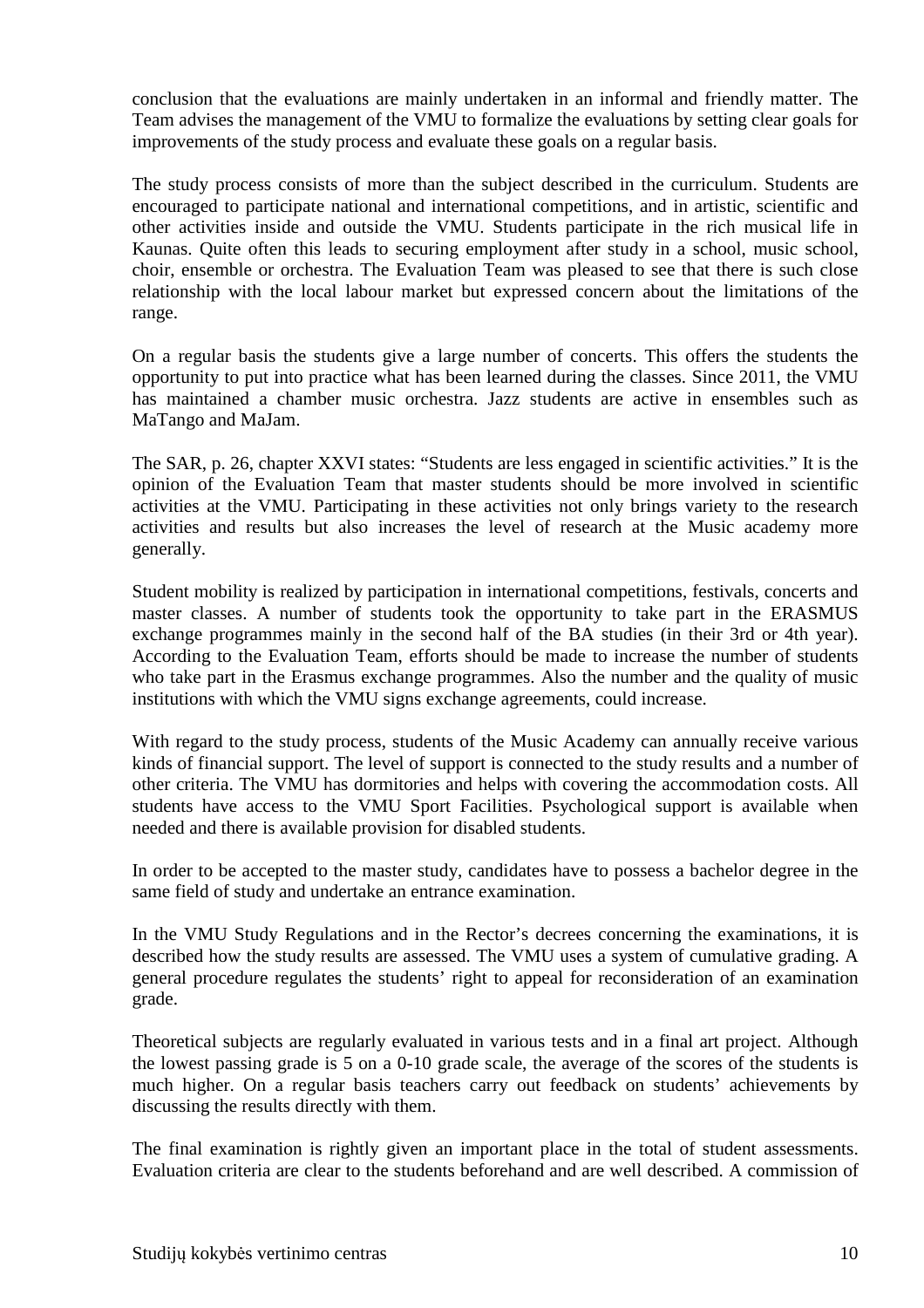three of members judges the final examination and give oral feedback immediately after this process.

According to the Evaluation Team a better correlative balance could be achieved between the research completed in the master study and the final examination. In practice-based research, which is typically appropriate for arts research, the relation is made between what the student performs and what the student researches which has a two-sided positive influence on both.

The Evaluation Team has obtained sufficient positive evidence that in general the evaluations and examinations are undertaken and completed in a timely and correct manner, and that the time-lines of communication between the students and the teachers are short. The system of student assessment is working well, fairly and correctly.

#### *6. Programme management*

The management of the *Performance Art* master programme is based on a firm structure, the Evaluation Team has noticed. There are a large number of documents, committees and procedures with which the management are able to work.

In the Statute, the most important document of the VMU, supervision on the quality of studies is a high priority. The supervision concerns the internal research and education quality system, the external evaluation and the accreditation of the study programmes.

The VMU Senate has agreed to an internal research and education quality system, which is based on the Provisions for European Higher Education Quality Assurance and the Strategy for Study Quality Improvement.

The Programme Committee also plays an important role in the management. The Programme Committee consists of competent professionals, prominent artists, and heads of departments. Student representatives, alumni, social partners and student employers are also members of the Programme Committee.

The main activities and areas of attention of the programme committee are the programme improvements, the approval of new courses, and the supervision of the study processes. Other areas which receive attention are marketing and the supervision of the subject quality. Another important document is the VMU Study Regulations, in which among other matters, care is taken of the implementation of the study programme. The various decrees of the Rector are also important facets of management.

The VMU Centre for Quality carries out the various self-evaluations. The SAR, p.32, chapter XXXV describes the work of the Centre as a complex system. Indeed a large number of tasks and a large number of wide methods of fact-finding and analysing the curriculum have been put in place. Nevertheless, the Centre manages in delivering the appropriate information and data to those involved, as the Evaluation Team has verified. Concerning the ESG (*Standards and Guidelines for Quality Assurance in the European Higher Education Area*), a staff member from the VMU MA presented (at the Evaluation Team's request) a short document detailing how the 7 Standards of the ESG are used in the internal processes for quality-assurance. Policies and procedures are designed to ensure the responsibilities of departments, faculties, staff and students. The Evaluation Team considered this information helpful in their deliberations on overall management of the Music Academy. The design of the study programmes is based on the documents issued by the AEC, the European Association of Conservatoires.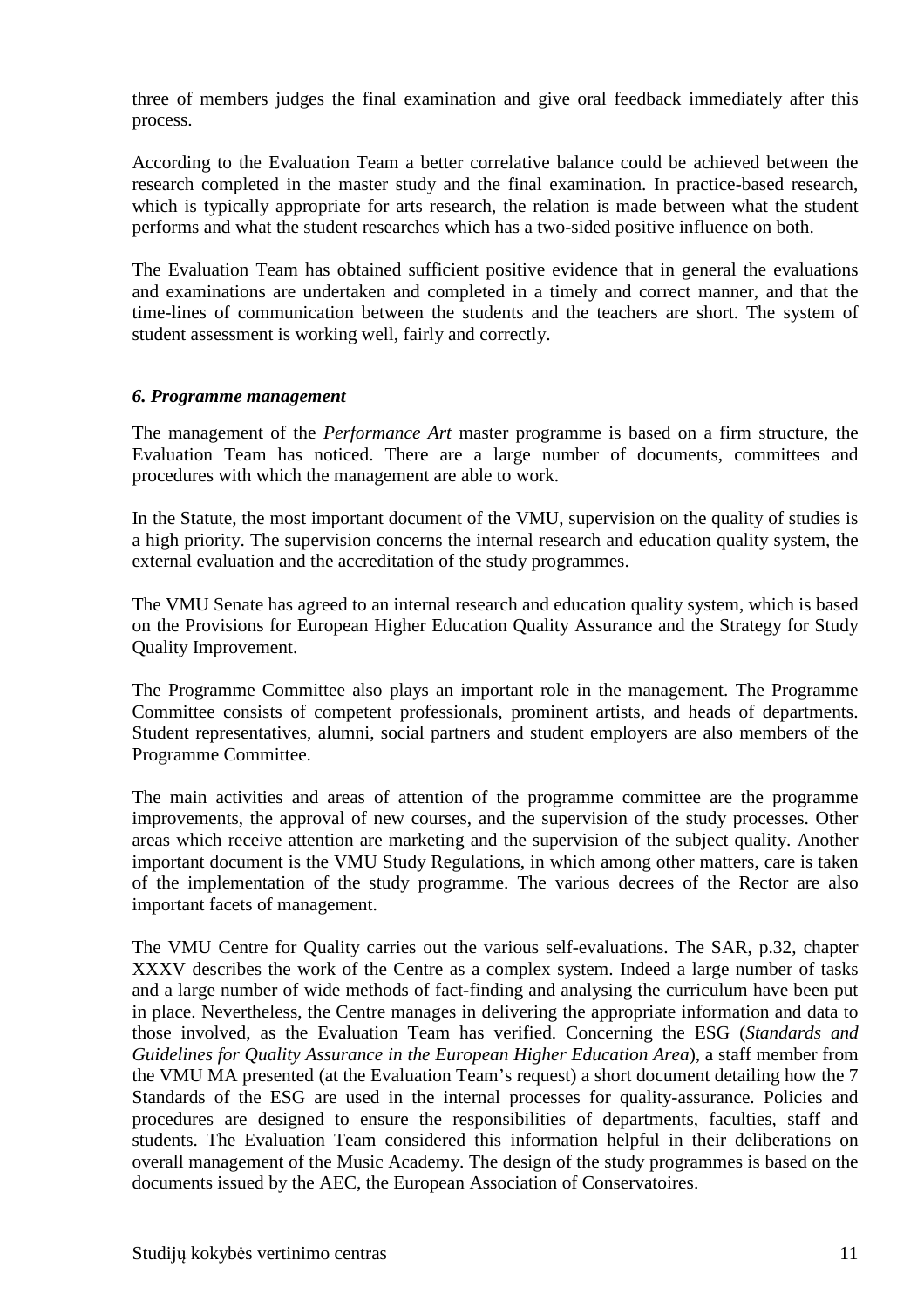The management has made a start towards building up good relations with music schools that may supply future students.

The VMU management constantly strives to renew the study programme. It has set up a system that seems to work well. Initiatives for renewal can come from various sources inside and outside the institute. The relations and communications with social partners, who mainly consist of local and national persons and institutions, play an important role in understanding the annual programme and timetable for renewals. Once a decision for renewal is taken, the study programme committee takes the responsibility for implementing the renewal. The study programme itself and the renewals are discussed with the teachers, the heads of the departments and members of the academic staff. During the site visit the Evaluation Team were convinced that the students and social partners are indeed involved in the curriculum development process, but this involvement is not always sufficiently formalized. Therefore it is recommended to use the present excellent contacts with the students, alumni and social partners in a more formal and extensive manner for the development of the programme and the critical review of its intended learning outcomes.

The Evaluation Team concludes that all the elements for executing the appropriate management structure are in place for the VMU *Performance Art* master programme*.* 

However, the management for this advanced programme should focus more on strategic planning: set concrete goals, develop a mission and a vision plan of the Music Academy within the VMU and support that vision with specific action plans. The VMU is mainly locally and also nationally well positioned, but at an international level there is still much that can be achieved. The artistic view can improve, be broadened and made comparable to international standards. Organizing international conferences and meetings on specific topics and fields of expertize, especially on the ones in which the Music Academy excels, would be highly attractive to the master students and broaden their range.

Greater forward thinking should be mobilized between the teaching staff and management on strategies and policies for future development. Another next step for the management is establishing a third-cycle of studies programme, for which there is current demand. A third-cycle programme will be attractive to new and current students.

A need for stronger strategic planning was recommended already by the assessment group for the 2010 evaluation and this recommendation still remains valid – in spite of the fact that technically this is a newly registered programme. However, in some areas of improvement, mentioned in 2010 report, the present Evaluation Team noticed considerable progress. For instance, the internal quality-assurance system has developed well within VMU and the interaction with the stakeholders has become more active.

#### III. RECOMMENDATIONS

- 1. It is highly important to complete the renovation of the MA building and renewal of musical instruments as quickly as possible. If this is not achieved, the motivation of the staff and students can easily diminish and the programme could lose its competitiveness.
- 2. The Evaluation Team recommends to make sure that the description of the intended learning outcomes fully corresponds to the content of the programme and reflects all characteristics of the second-cycle studies, including entrepreneurial skills and ability to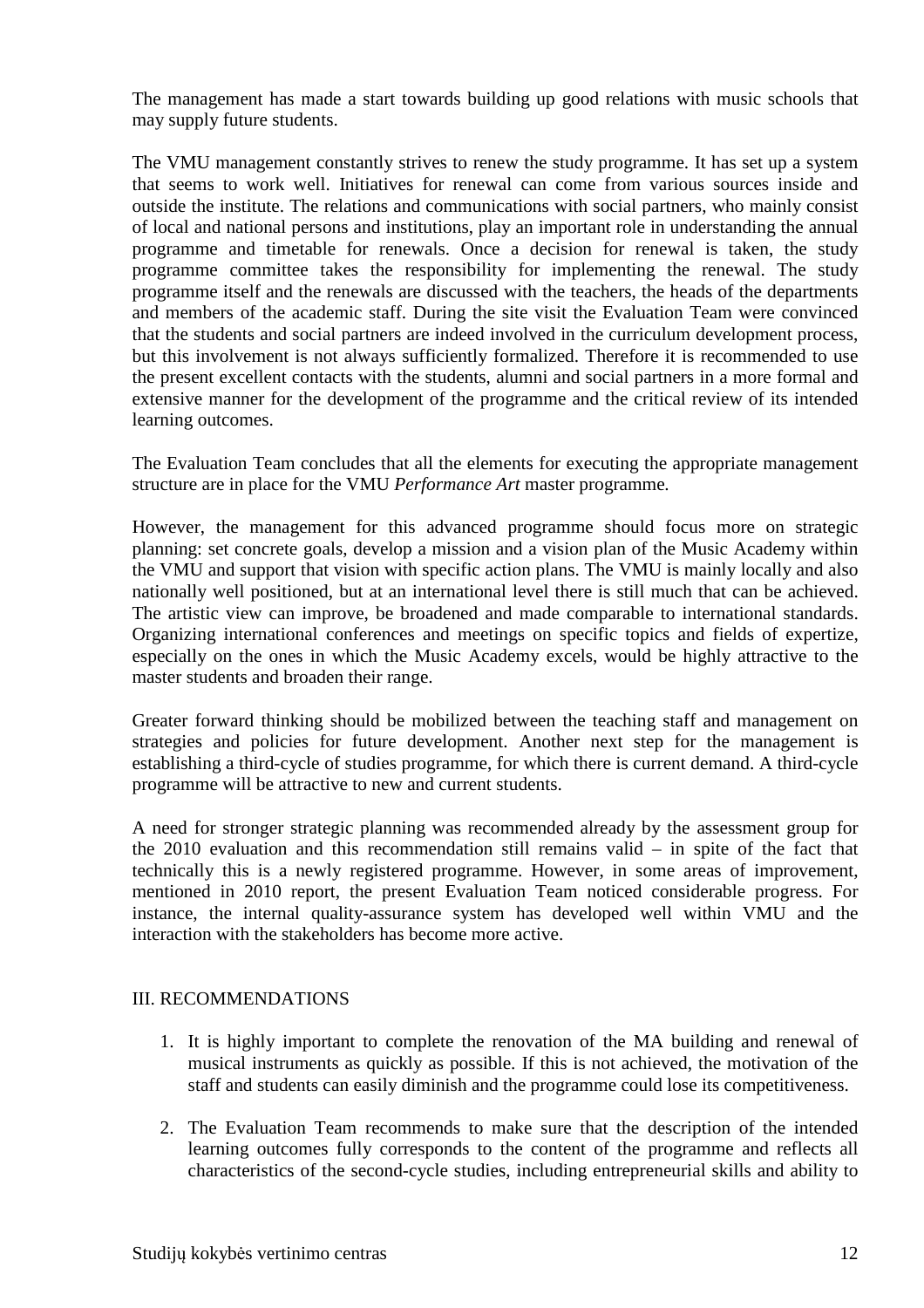work in an international context. A third-cycle programme should be validated as soon as possible.

- 3. The team recommends the incorporation of recent European developments in artistic practice-based research into the programme and to strive towards a closer relationship between the research papers and the artistic practice of the students.
- 4. Participating more in international conferences by the staff as well as hosting one at the VMU should be considered. These and other efforts should be considered by the management to broaden the international range.
- 5. The Evaluation Team advises the management to increase the exchange options for the students. The number, variety and status of exchange partners can increase as well as the participation in international projects.
- 6. The Evaluation Team strongly recommends an increase in the research work of current teachers and to build up a long-term research strategy in collaboration with other faculties of the VMU.
- 7. The Evaluation Team advises the management of the VMU to consider expanding the final examination commission with stakeholders and with national and international examiners. An international final examination committee can provide a broader view on the works presented by the students as well as give feedback to the entire study programme which should lead to keeping the programme up-to-date and in accordance with international standards.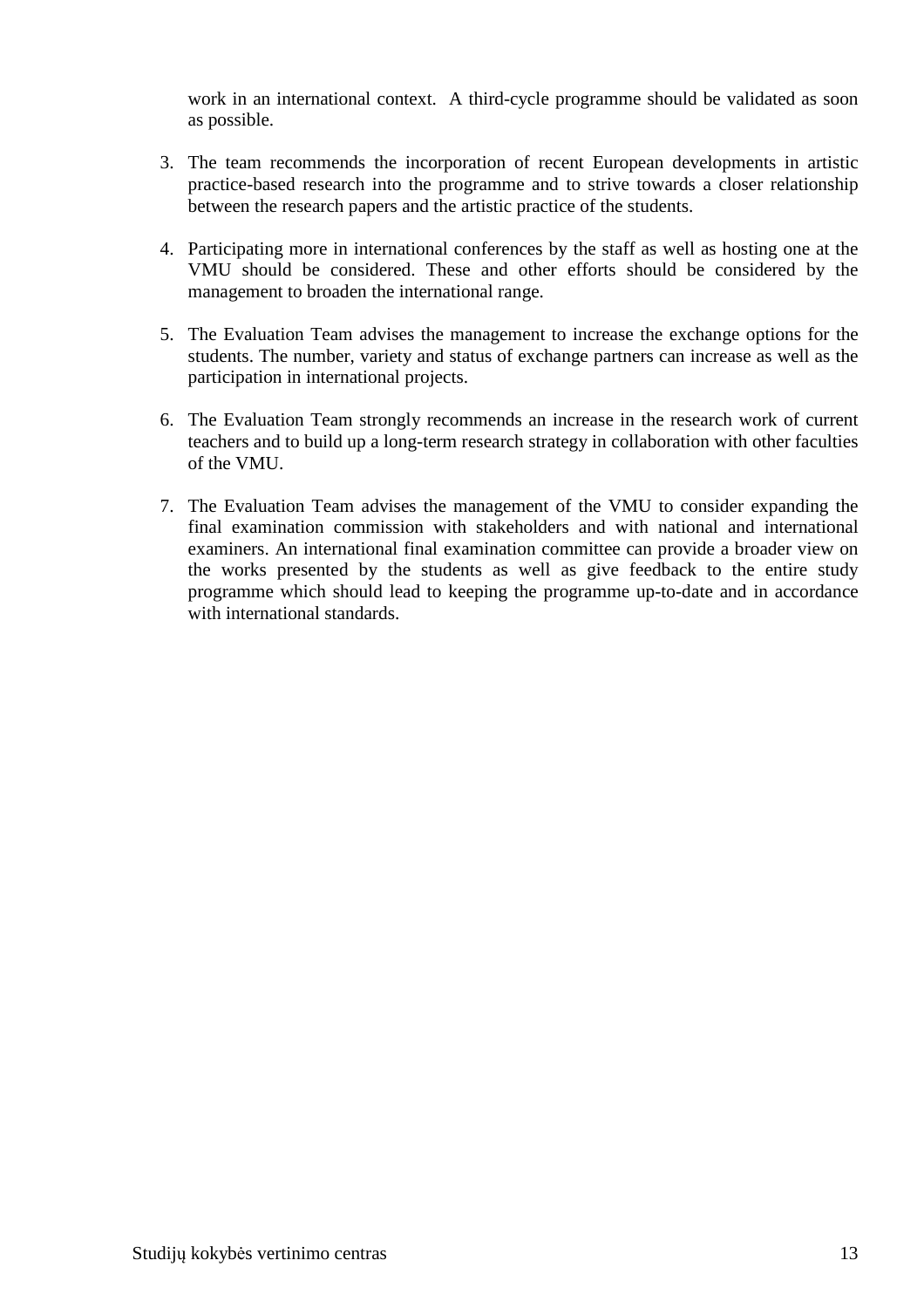### **IV. SUMMARY**

The change in 2011 from the Kaunas Faculty of the Lithuanian Academy of Music and Theatre to Music Academy of the Vytautas Magnus University has given the Music Academy the opportunity to make a renewed start in which is contained the best of the old and the best of the new, currently being sought. The Evaluation Team has concluded that in a relatively short period much has been achieved but that there is also room for some improvements.

Although the first steps have been made and there is a willingness to do more, attracting future students will be of upmost importance to secure the future of Music Academy. The attractiveness of the study programmes of the Music Academy will grow significantly once a third-cycle of studies is added. Within the current structure stronger links should be forged with other faculties, for research cooperation in particular and as part of a long-term research strategy for the Academy.

The Evaluation Team has found no lack of motivation of students, teachers, staff and management. There is a great willingness to work and study hard and to achieve high and many goals, with plenty of varied opportunities for performing in and around Kaunas, including the jazz club. However, the ambition of the VMU Music Academy could increase by not merely focussing on the local and national music life but also focusing more deeply and more intensely on the international musical life. The Music Academy might become a key player in the international field of music but has not yet reached its full potential.

Working and studying at the Music Academy of the VMU happens in an open and friendly atmosphere, as it became clear to the Evaluation Team. Lines of communication are short and direct and there is no fear of leaving something unspoken. The staff of the study programme include established artists who are very active in their fields. They are greatly appreciated by students and their work is supplemented by master classes given by visiting professors.

Despite the fact that the main building is under renovation and classes consequently take place over a large number of separated locations, students, teachers, staff, management and administration manage their work and study in a timely and well-organized manner. There is a certain proud and a high level of satisfaction in the Music Academy. Points of critique are options for improvement and indeed, the various management tools have been appropriately designed to allow constant innovation and renewal within the programme.

The curriculum is well constructed and balanced and the learning outcomes are indeed, as stated in the Self-Evaluation Report, neither too hard nor too easy to achieve, though greater differentiation between the master and the bachelor could be made. The intended learning outcomes do not always correspond to the actual curriculum. The design of the curriculum meets the legal requirements and puts emphasis on practical music training. The study process and the study assessment are organized in an appropriate way and geared toward offering the students job opportunities in the future. More support is needed from qualified staff to increase the research work of the students and to strengthen theoretical subjects.

Equally, more room could be made for students' choices and interdisciplinary studies and they could also be more engaged with scientific work. Concerning students' research, excellent guidance is offered by teaching staff and documentation, though the final theses could be analytically stronger. The inclusion of high-level practice-based research should be considered for future academic development.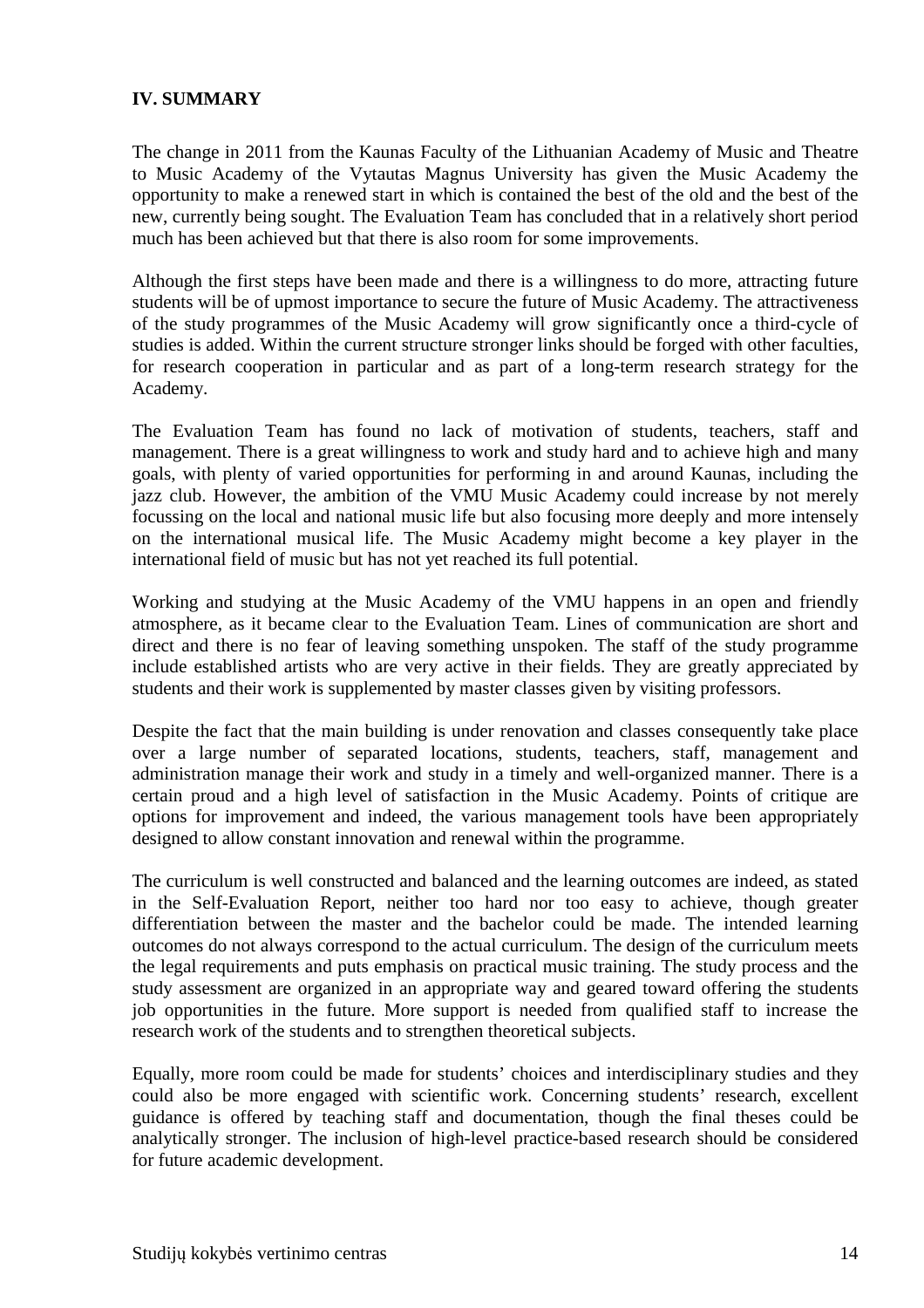In order to avoid possible overload it is suggested that ECTS credits should be re-examined in relation to contact hours and personal study time. Generally, students are happy with the assessment process, though the Evaluation Team has recommended that the faculty should strive towards a closer relationship between the research papers and the artistic practice of the students.

Although the demand for ERASMUS placement outstrips opportunities available, every effort should be made to increase and extend mobility. This is also a recommendation for appropriate staff in terms of teaching and research.

Quality assurance processes are in place, as illustrated in the employment of the 7 Standards of the ESG. However the Evaluation Team believes that all evaluation and consultative methods (with students, alumni and social partners) should be engaged more extensively at Master level. These groups are also active members of the Programme Committee. There is also a close relationship with the local labour market.

Finding the right balance between the various parts of the curriculum is seen as an on-going process that can only be optimized if all involved have a say and play their part. The Music Academy, since 2011 as a fully-integrated faculty in the VMU, is still finding its balance and right position in the larger context. The process of integration and assimilation has begun, is ongoing and will come to more fruition in the future, as is expressed by the senior management. The management of the *Performance Art* master programme, which is open for constant renewal, could develop more and better strategies to bring the study programme to a higher level and to increase its international dimension.

The Evaluation Team has found evidence that students, teachers, staff and administration share the responsibility to maintain momentum in the various renewal processes. New subjects for master students might include the management of music and entrepreneurship in music, two developing disciplines in the field, and also third-cycle studies should be validated and established as soon as possible.

In all, the Evaluation Team has obtained a positive impression of the *Performance Art* master programme (state code – 621W31006) at the Music Academy of the Vytautas Magnus University in Kaunas. The Evaluation Team believes that once the Music Academy has re-settled in the renovated main building, and new forward thinking strategies are developed, the Music Academy will continue to progress towards achieving its full potential.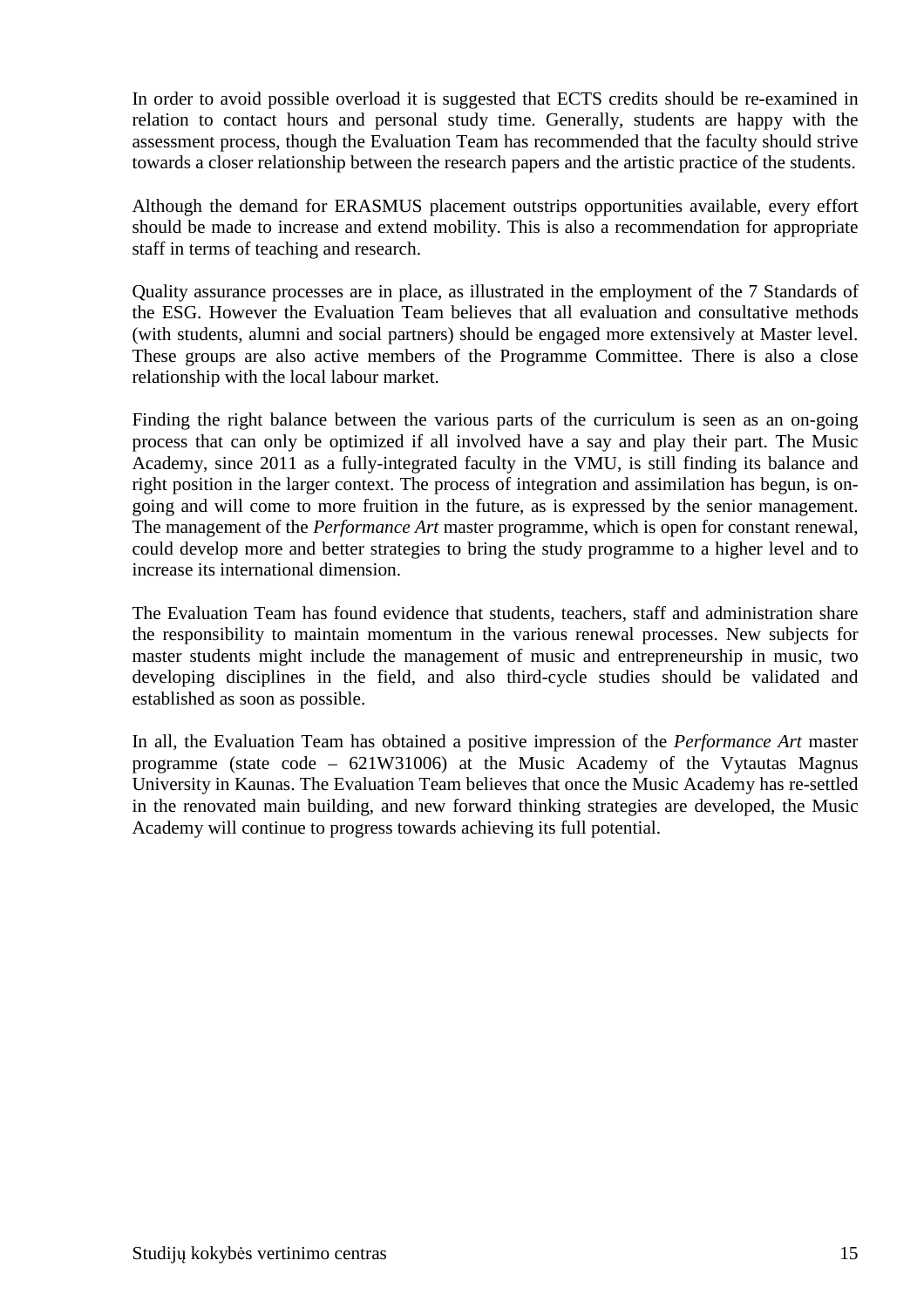### V. GENERAL ASSESSMENT

The study programme *Performance Art* (state code – 621W31006) at Vytautas Magnus University is given **positive** evaluation.

*Study programme assessment in points by evaluation areas*.

| No. | <b>Evaluation Area</b>                                                                                     | Evaluation Area in<br>Points* |
|-----|------------------------------------------------------------------------------------------------------------|-------------------------------|
|     | Programme aims and learning outcomes                                                                       |                               |
| 2.  | Curriculum design                                                                                          | 3                             |
| 3.  | Staff                                                                                                      | 3                             |
| 4.  | <b>Material resources</b>                                                                                  | ◠                             |
| 5.  | Study process and assessment (student admission, study process<br>student support, achievement assessment) | 3                             |
| 6.  | Programme management (programme administration, internal quality<br>assurance)                             |                               |
|     | <b>Total:</b>                                                                                              | 17                            |

\*1 (unsatisfactory) - there are essential shortcomings that must be eliminated;

2 (satisfactory) - meets the established minimum requirements, needs improvement;

3 (good) - the field develops systematically, has distinctive features;

4 (very good) - the field is exceptionally good.

| Grupės vadovas:<br>Team leader: | Dr. Terence Clifford-Amos   |
|---------------------------------|-----------------------------|
| Grupės nariai:<br>Team members: | Monika Jankauskaitė         |
|                                 | Prof. Margus Pärtlas        |
|                                 | Doc. dr. Henrika Šečkuvienė |
|                                 | <b>Hans Timmermans</b>      |
|                                 | <b>Wouter Turkenburg</b>    |
|                                 |                             |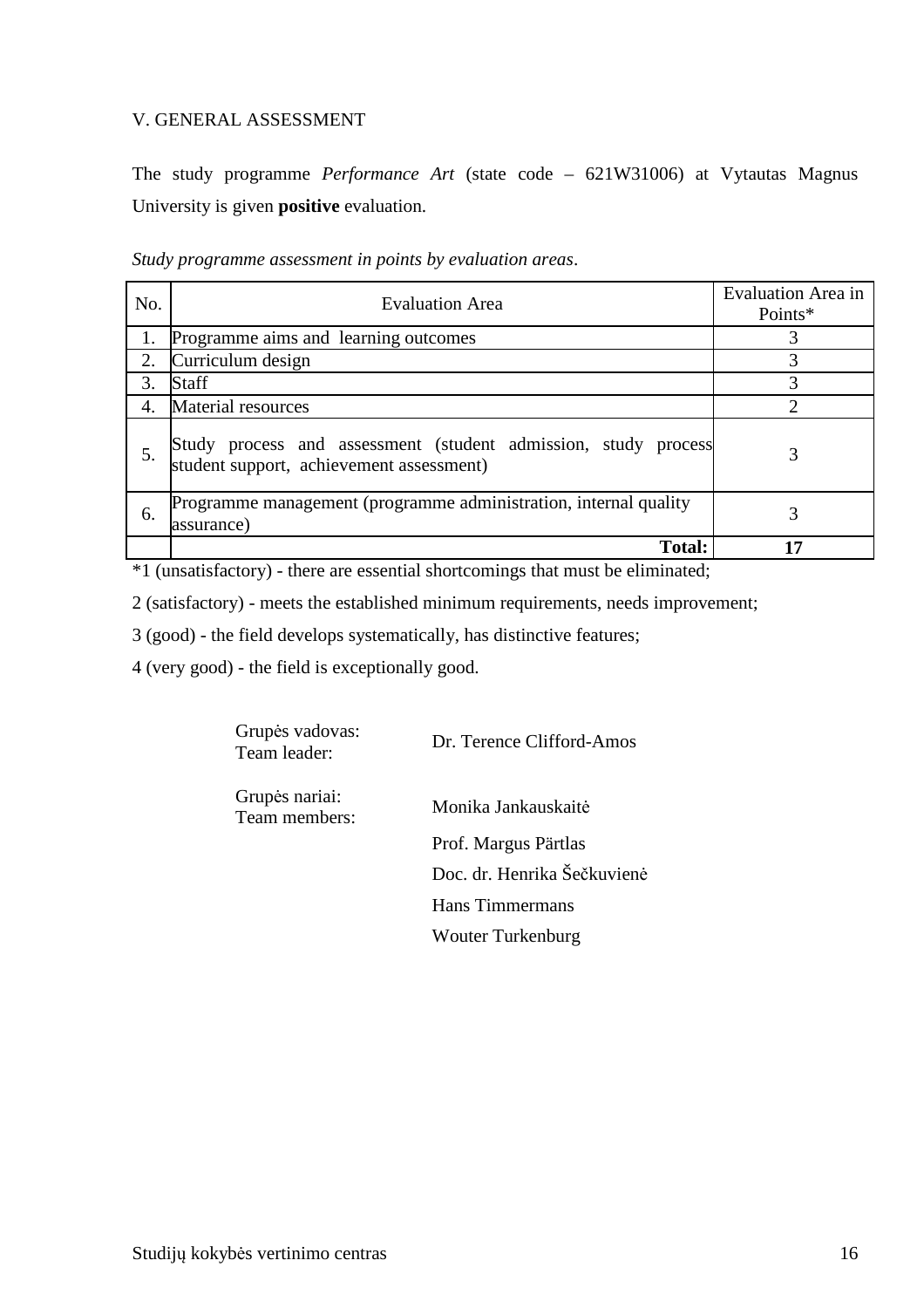### **VYTAUTO DIDŽIOJO UNIVERSITETO ANTROSIOS PAKOPOS STUDIJŲ PROGRAMOS** *ATLIKIMO MENAS* **(VALSTYBINIS KODAS – 621W31006) 2014-04-08 EKSPERTINIO VERTINIMO IŠVADŲ NR. SV4-140 IŠRAŠAS**

<...>

### V. APIBENDRINAMASIS ĮVERTINIMAS

Vytauto Didžiojo universiteto studijų programa *Atlikimo menas* (valstybinis kodas – 621W31006) vertinama **teigiamai**.

| Eil.<br>Nr. | Vertinimo sritis                                 | <b>Srities</b><br>įvertinimas,<br>balais* |
|-------------|--------------------------------------------------|-------------------------------------------|
| 1.          | Programos tikslai ir numatomi studijų rezultatai |                                           |
| 2.          | Programos sandara                                |                                           |
| 3.          | Personalas                                       |                                           |
| 4.          | Materialieji ištekliai                           | ∍                                         |
| 5.          | Studijų eiga ir jos vertinimas                   | 3                                         |
| 6.          | Programos vadyba                                 | 3                                         |
|             | Iš viso:                                         |                                           |

\* 1 - Nepatenkinamai (yra esminių trūkumų, kuriuos būtina pašalinti)

2 - Patenkinamai (tenkina minimalius reikalavimus, reikia tobulinti)

3 - Gerai (sistemiškai plėtojama sritis, turi savitų bruožų)

4 - Labai gerai (sritis yra išskirtinė)

<...>

### IV. SANTRAUKA

2011 m. Lietuvos Muzikos ir teatro akademijos Kauno fakultetui tapus Vytauto Didžiojo universiteto Muzikos Akademija jai atsivėrė naujos pradžios galimybė, kai išsaugoma tai, kas buvo geriausia, ir siekiama to, kas yra geriausia nauja. Vertinimo grupė padarė išvadą, kad per palyginti trumpą laiką daug pasiekta, bet ir yra ką tobulinti.

Nors pirmieji žingsniai žengti ir norisi padaryti daugiau, svarbiausia pritraukti būsimų studentų ir taip užtikrinti Muzikos akademijos ateitį. Muzikos akademijos studijų programos taps daug patrauklesnės pradėjus įgyvendinti trečiosios pakopos studijų programas. Esant dabartinei struktūrai reikėtų stiprinti ryšius su kitais fakultetais, ypač bendradarbiauti mokslinių tyrimų srityje ir kuriant Akademijos ilgalaikę mokslinių tyrimų strategiją.

Vertinimo grupė mano, kad motyvacijos studentams, dėstytojams, personalui ir vadovybei netrūksta. Jie pasirengę sunkiai dirbti ir studijuoti, siekti daugelio ir aukštų tikslų, turi daug įvairių *sceninės veiklos* galimybių Kaune ir aplink Kauną, įskaitant džiazo klubą. Tačiau VDU Muzikos akademija galėtų padidinti savo ambicijas ir dalyvauti ne tik vietos ar šalies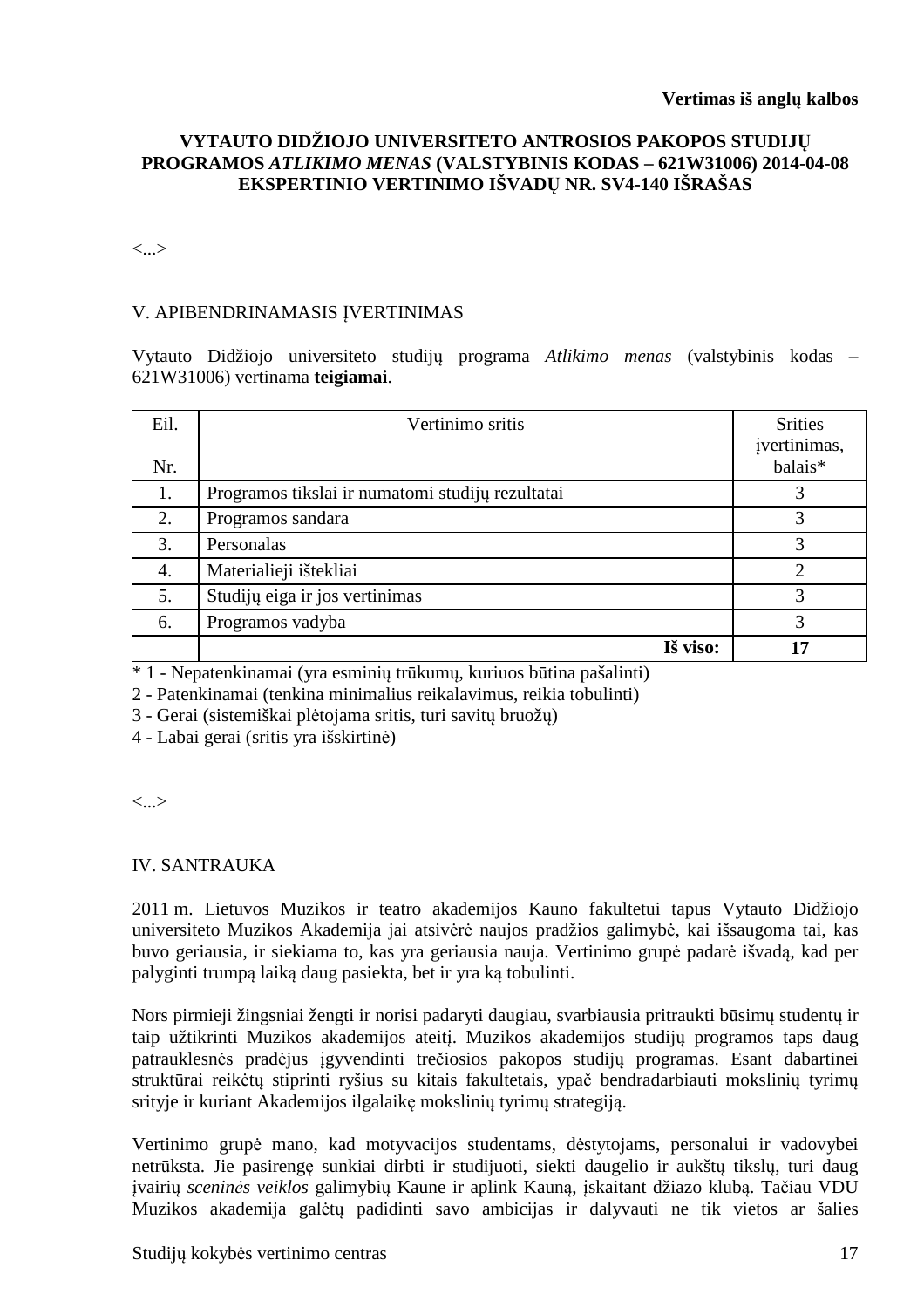muzikiniame gyvenime, bet ir giliau bei intensyviau pasinerti į tarptautinį muzikinį gyvenimą. Muzikos akademija galėtų tapti svarbiausiu tarptautinio muzikos pasaulio dalyviu, bet ji dar neišnaudojo viso savo potencialo.

Kaip vertinimo grupė suprato, darbo ir studijų aplinka VDU Muzikos akademijoje atvira ir draugiška. Pranešimai perduodami greitai ir tiesiogiai, nesibijoma, kad kažkieno nuomonė nebus išklausyta. Studijų programą įgyvendinantį personalą sudaro žinomi menininkai, kurie aktyviai dirba savo srityje. Studentai juos didžiai vertina, jų darbą meistriškumo pamokomis papildo atvykstantys profesoriai.

Nepaisant to, kad pagrindinis pastatas renovuojamas, o paskaitos vyksta įvairiose vietose, studentai, dėstytojai, vadovybė ir administracija įstengia laiku ir organizuotai atlikti savo darbą ir studijuoti. Daugelis yra patenkinti Muzikos akademija, netgi didžiuojasi ja. Kritiška nuomonė – tai galimybė gerinti veiklą, ir iš tikrųjų yra sukurta nemažai gerų vadybos priemonių programai nuolat atnaujinti.

Studijų turinio struktūra gera ir subalansuota, o numatomi studijų rezultatai iš tikrųjų, kaip nurodyta savianalizės suvestinėje, nei pernelyg sunkiai, nei per lengvai pasiekiami, nors magistrantūros ir bakalauro studijų programas būtų galima labiau atskirti. Ne visi numatomi studijų rezultatai atitinka tikrąjį studijų turinį. Programos sandara atitinka teisės aktų reikalavimus, programoje akcentuojamas praktinis muzikos mokymas. Studijų procesas ir jo vertinimas organizuoti tinkamai, orientuojantis į būsimą studentų įsidarbinimą. Reikalinga didesnė kvalifikuotų darbuotojų pagalba siekiant sustiprinti studentų mokslo tiriamaia veikla ir teorinius dalykus.

Be to, studentams galėtų būti suteikta didesnė (dalykų) pasirinkimo galimybė ir tarpdisciplininės studijos, be jie galėtų aktyviau dalyvauti mokslinėje veikloje. Kalbant apie studentų mokslinius darbus, labai naudinga yra akademinio personalo pagalba ir dokumentai, nors baigiamuosiuose darbuose galėtų būti daugiau analizės. Dėl tolesnės mokslo plėtros reikėtų apsvarstyti klausimą, kaip įtraukti daugiau praktika grįstų aukšto lygio mokslinių tyrimų.

Siekiant išvengti galimai per didelio krūvio, patariama dar kartą patikrinti, kaip ECTS kreditai atitinka kontaktines valandas ir savarankiškų studijų laiką. Studentams iš esmės patinka vertinimo procedūra, nors vertinimo grupė rekomendavo Fakultetui stengtis, kad mokslo tiriamieji darbai ir studentų meninė praktika būtų labiau susiję.

Nors praktikos (stažuočių) pagal ERASMUS programą paklausa viršija turimas galimybes, reikėtų pasinaudoti kiekviena proga didinti ir plėsti judumą. Be to, rekomenduojama didinti darbuotojų judumą, susijusį tiek su dėstymu, tiek su tyrimų vykdymu užsienyje.

Taikomos kokybės užtikrinimo procedūros, kaip nurodyta 7 ESG nuostatų taikymo dokumente. Tačiau vertinimo grupė mano, kad įgyvendinant magistrantūros programą reikėtų intensyviau taikyti visus vertinimo ir konsultavimosi metodus (su studentais, absolventais ir socialiniais partneriais). Be to, šios grupės yra aktyvūs programos komiteto nariai. Taip pat palaikomi glaudūs ryšiai su vietos darbo rinka.

Tinkamo santykio tarp įvairių programos dalių paieška laikoma nuolatiniu procesu, kurį galima optimizuoti tik tada, kai visi jo dalyviai turės teisę reikšti nuomonę ir atlikti savo vaidmenį. Muzikos akademija, nuo 2011 m. visiškai integruota į VDU kaip fakultetas, vis dar tebeieško teisingos pusiausvyros ir savo vietos platesniame kontekste. Kaip išsireiškė vyresnioji vadovybė, integracijos ir asimiliacijos procesas prasidėjo, tebevyksta ir ateityje bus įgyvendintas. Magistrantūros studijų programos *Atlikimo menas,* kuri yra nuolat atnaujinama, vadovai galėtų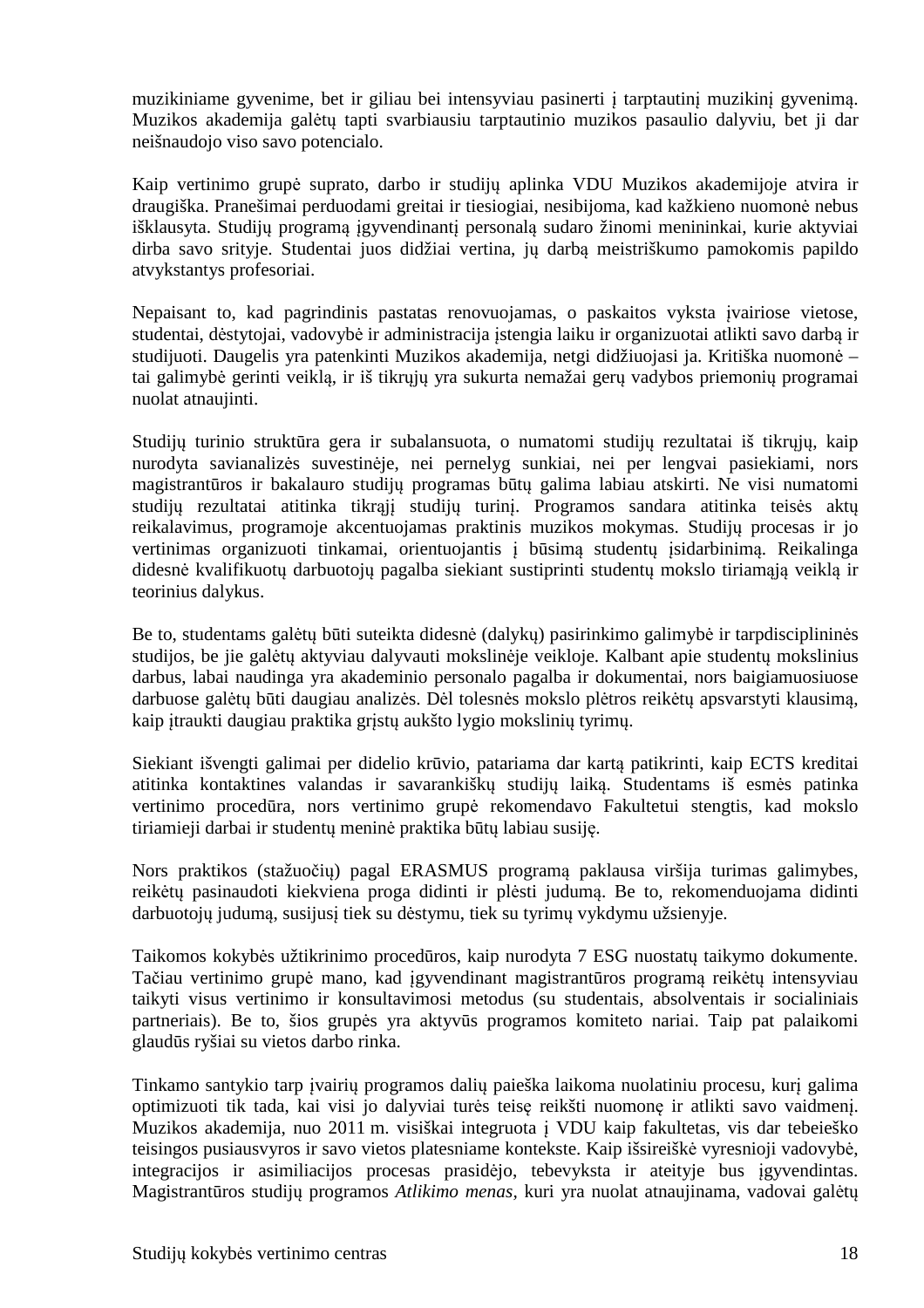parengti daugiau ir geresnių strategijų, kad studijų programa būtų aukštesnio lygio ir stiprėtų jos tarptautinė dimensija.

Vertinimo grupė buvo informuota, kad studentai, dėstytojai, darbuotojai ir administracija dalijasi atsakomybe išsaugoti paskatą įvairiuose atnaujinimo procesuose. Nauji dalykai, skirti magistrantūros studentams, galėtų apimti muzikos vadybą ir verslumą muzikos srityje; be to, šias dvi besiformuojančias muzikos srities disciplinas, reikėtų kuo greičiau patvirtinti ir įgyvendinti trečiosios pakopos studijas.

Apskritai vertinimo grupė susidarė teigiamą įspūdį apie Vytauto Didžiojo universiteto Muzikos akademijos Kaune įgyvendinamą magistrantūros studijų programą *Atlikimo menas* (valstybinis kodas 621W31006). Grupė mano, kad kai tik Muzikos akademija persikels į renovuotą pagrindinį pastatą ir bus sukurtos naujos pažangios strategijos Muzikos akademija ir toliau sėkmingai sieks visiškai panaudoti savo potencialą.

### **III. REKOMENDACIJOS**

- 1. Labai svarbu kuo greičiau baigti renovuoti MA pastatą ir atnaujinti muzikos instrumentus. Jei tai nebus padaryta, gali sumažėti dėstytojų ir studentų motyvacija, o programa gali prarasti konkurentiškumą.
- 2. Vertinimo grupė rekomenduoja įsitikinti, kad numatomų studijų rezultatų aprašas visiškai atitinka programos turinį ir atspindi visas antrosios pakopos studijų ypatybes, įskaitant verslumo įgūdžius ir gebėjimą dirbti tarptautinėje aplinkoje. Trečiosios pakopos programa turi būti kuo greičiau patvirtinta.
- 3. Grupė rekomenduoja įtraukti į programą naujausius Europos pasiekimus, susijusius su meno praktika pagrįstais tyrimais ir siekti, kad mokslinis darbas būtų labiau susijęs su studentų menine praktika.
- 4. Reikėtų apsvarstyti (gausesnio) dėstytojų dalyvavimo tarptautinėse konferencijose ir konferencijos VDU organizavimo klausimą. Vadovybė turėtų apsvarstyti šią ir kitas iniciatyvas, kad padidintų programos tarptautiškumą.
- 5. Vertinimo grupė pataria vadovybei didinti studentų mainų galimybes. Taip pat būtų galima didinti mainų partnerių skaičių, įvairovę ir statusą, taip pat ir dalyvaujančiųjų tarptautiniuose projektuose skaičių.
- 6. Vertinimo grupė primygtinai rekomenduoja, kad dabartiniai dėstytojai daugiau dalyvautų mokslo tiriamojoje veikloje ir kad bendradarbiaujant su kitais VDU fakultetais būtų parengta ilgalaikė mokslinių tyrimų strategija.
- 7. Vertinimo grupė pataria VDU vadovybei apsvarstyti baigiamųjų egzaminų komisijos išplėtimo klausimą, papildant ją socialiniais dalininkais ir nacionaliniais bei tarptautiniais egzaminuotojais. Tarptautinė baigiamųjų egzaminų komisija gali pateikti išsamesnę nuomonę apie studentų pristatytus darbus, taip pat suteikti grįžtamąjį ryšį apie visą studijų programą; tai padėtų užtikrinti programos atsinaujinimą ir jos atitikimą tarptautiniams standartams.